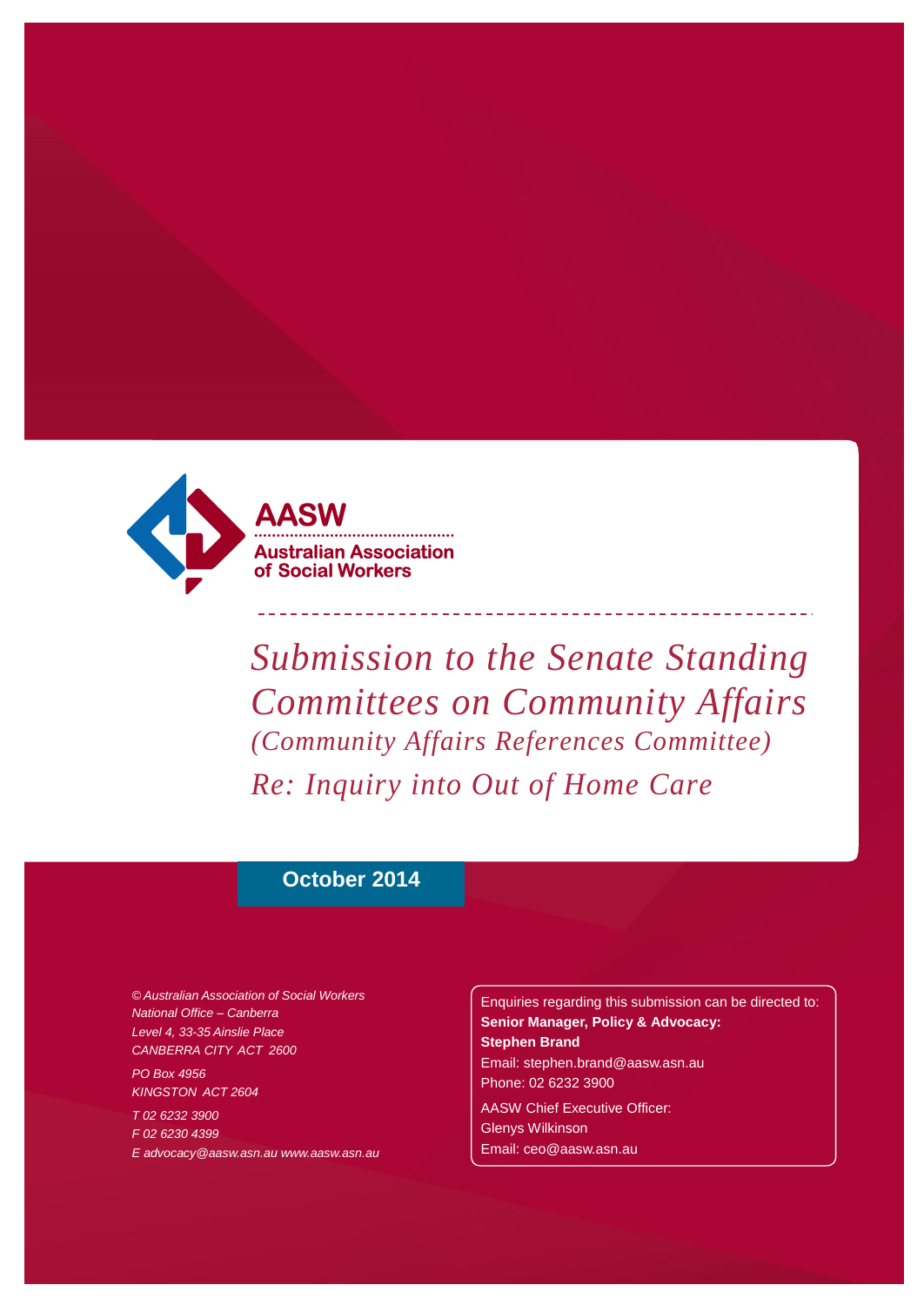# *Table of Contents*

|    | Drivers of the increase in the number of children placed in out of home care3                   |
|----|-------------------------------------------------------------------------------------------------|
|    | Current models for out of home care, including kinship care, foster care and residential care3  |
|    |                                                                                                 |
|    |                                                                                                 |
|    | What are the supports available for relative/kinship care, foster care and residential care? 4  |
|    | Extent of children in out of home care remaining in contact with their family of origin5        |
|    | Best practice solutions for supporting children in vulnerable family situations including early |
|    |                                                                                                 |
|    |                                                                                                 |
|    | Drivers of the increase in the number of children placed in out of home care8                   |
|    |                                                                                                 |
|    | Current models for out of home care, including kinship care, foster care and residential care9  |
|    |                                                                                                 |
|    |                                                                                                 |
|    | What are the supports available for relative/kinship care, foster care and residential care? 13 |
|    | Extent of children in out of home care remaining in contact with their family of origin 16      |
|    | Best practice solutions for supporting children in vulnerable family situations including early |
|    |                                                                                                 |
| 1. |                                                                                                 |
| 2. |                                                                                                 |
| 3. |                                                                                                 |

 $\overline{2}$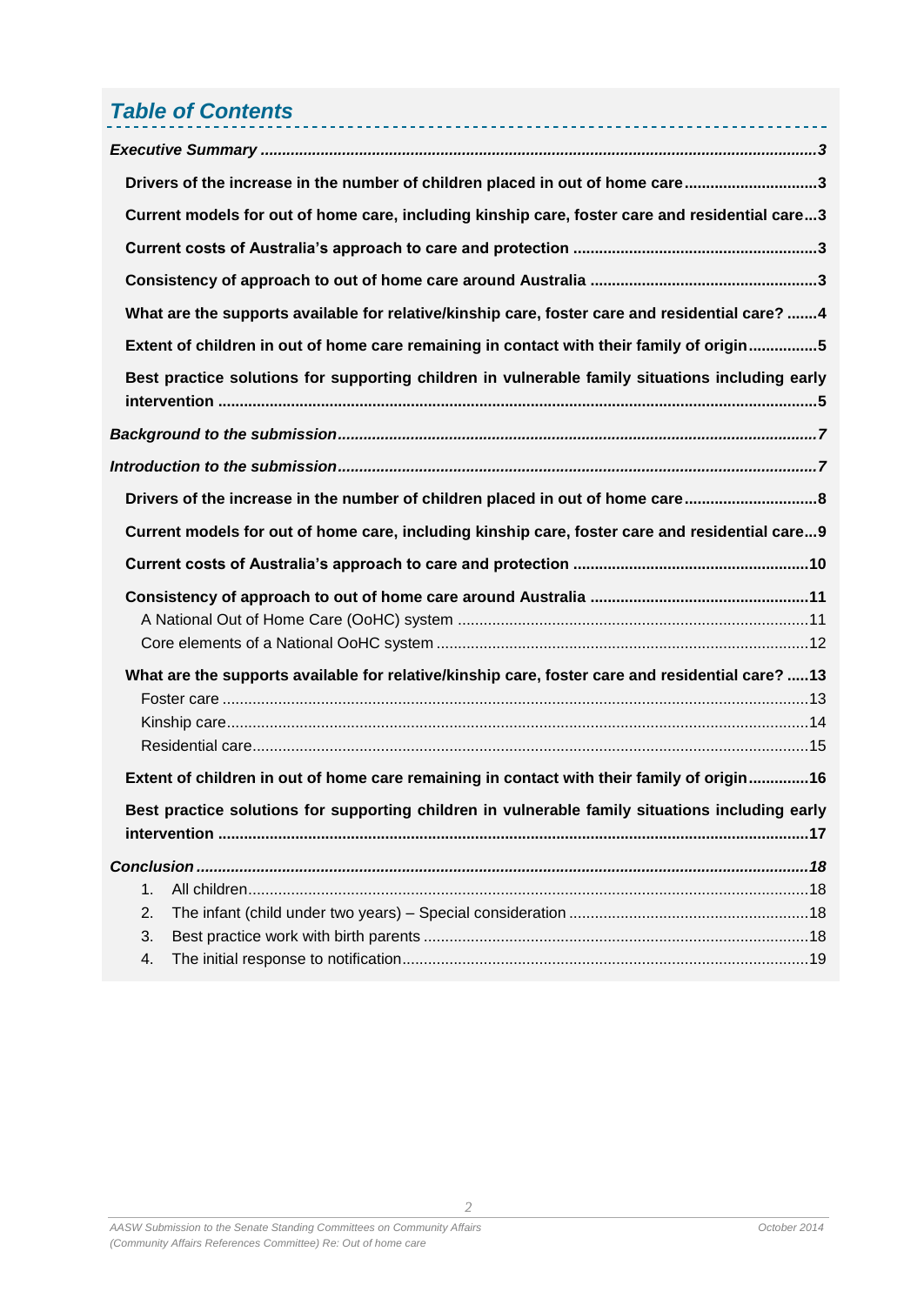## <span id="page-2-0"></span>**Executive Summary**

The Australian Association of Social Workers (AASW) welcomes this opportunity to submit its responses to the terms of reference of this Inquiry. The Executive Summary distils many of the key comments and recommendations on each issue. However the full response elaborates the background and rationale for the recommendations.

## <span id="page-2-1"></span>**Drivers of the increase in the number of children placed in out of home care**

The drivers for the increase in out of home care (OoHC) placements are both distant and proximal. From a societal point of view, there has been a widening inequality in Australia, placing increasing strain on disadvantaged individuals and families. Among the proximal factors influencing the numbers of children in care are those related to the changing nature of the family as the primary caring institution, typified by three demographic developments:

- The growing number of four generational families with increasing challenges for adult children with complex care responsibilities across the generations
- The increasing number of parent/grandparent figures within a generation ('horizontal families') and the impermanence of family rights and responsibilities as a result of the impact of separation, divorce, re-marriage and blended families
- The impact of these complexities when compounded by homelessness, family violence, drug and alcohol use, poverty and mental health concerns as the family context for an increasing number of children coming into care, including Aboriginal children.

## <span id="page-2-2"></span>**Current models for out of home care, including kinship care, foster care and residential care**

The submission discusses the distinctive features of current OoHC models. The AASW recognises that from a child's perspective, the closer an OoHC type resembles a functioning family unit, the better for the child or young person. The most suitable OoHC type for a child or young person at a given time should be based on their needs rather than the availability of a limited number of models.

### <span id="page-2-3"></span>**Current costs of Australia's approach to care and protection**

The Association believes that the current economic modelling applied to funding such care is inadequate. Specifically the economic modelling does not adequately account for the social and human costs for young people emerging from a child protection and OoHC system in that it does not provide for the complexities of necessary rehabilitative, educational, health and therapeutic support and developmental needs of traumatised children, their carers and families. The AASW recommends that the important policy discussion on the detailed costs of care carried out by Professor Harriet Ward at Loughborough University (UK) be used as a guide to funding decisions.

### <span id="page-2-4"></span>**Consistency of approach to out of home care around Australia**

Out of home care (OoHC) is typically a state responsibility, with the attendant variations in legislation, policy and practice. The AASW believes that the child protection system must be flexible and responsive to the diverse needs of children and families and recognises that the strength of the state-based system is the ability to design responses around the specific needs of local populations.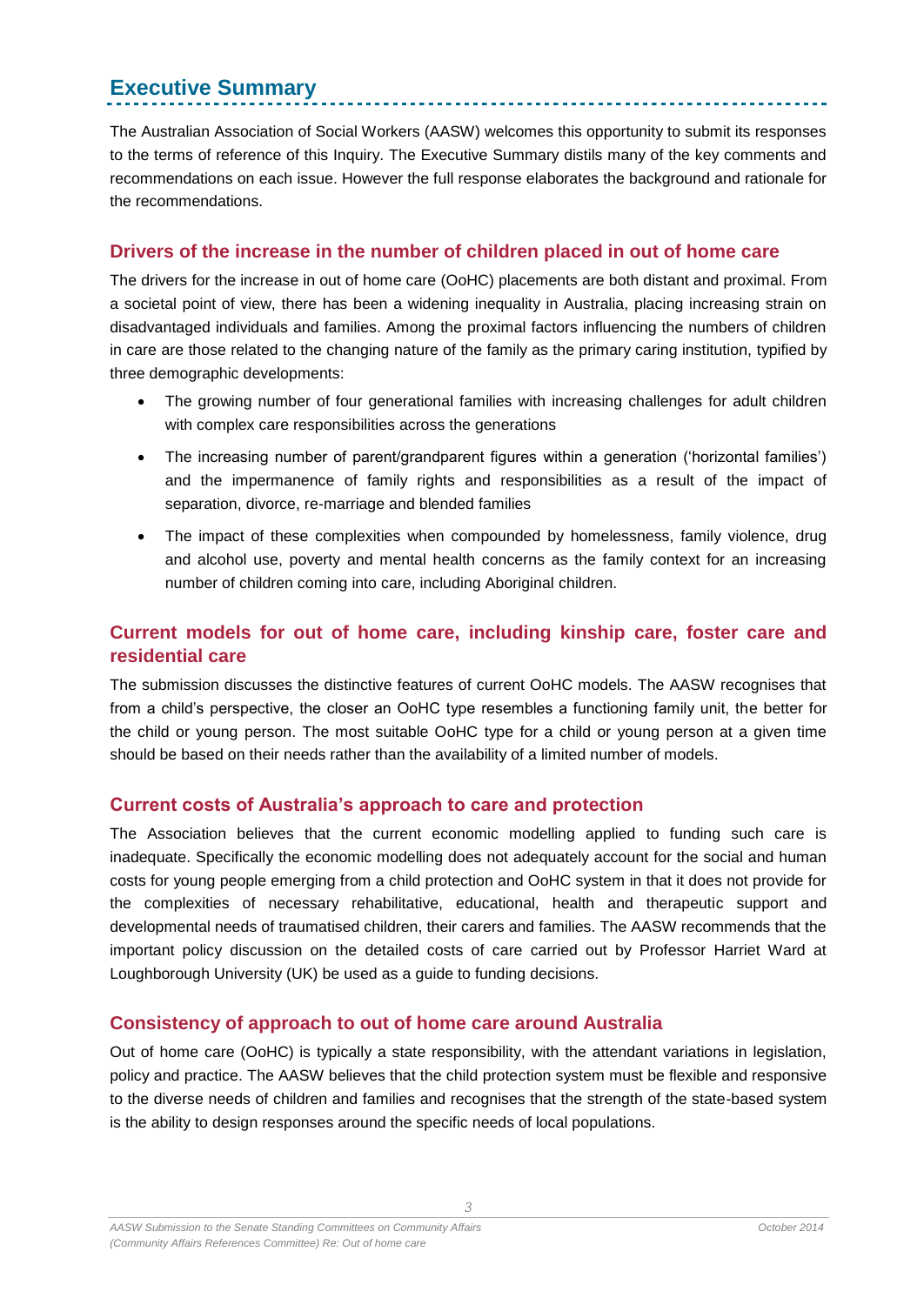However, the AASW believes that child protection is also an issue of human rights that requires Commonwealth government involvement and investment according to our obligations under the United Nations (UN) Convention on the Rights of the Child. The Commonwealth has a strategic role to play in this area by setting consistent expectations for the provision and monitoring of OoHC through existing and proposed measures.

The AASW endorses the 2011 National Standards but believes more needs to be done to improve current inconsistencies in OoHC systems, policies and practices. Systemic problems require the development and implementation of operational standards, systems and resources, which are nationally consistent and evidence-based.

The AASW recommends that all OoHC government and non-government providers should be subject to the same standards, approval and review processes. The AASW believes more research is needed to identify which regulatory framework is most effective in addressing the systemic difficulties. However, the Association believes there is sufficient evidence to recommend the need for:

- A Council of Australian Governments (COAG) initiated national institute jointly auspiced by the Commonwealth, States and Territories with a focus on research, evaluation (including monitoring adherence to the National Standards and subsequent outcomes) and the development of resources to support good practice
- Minimum requirements for the qualifications and training of OoHC staff and carers. Consistency in measures to establish, promote and maintain a child-safe environment
- Attention to case and administrative loads such that workers have the capacity to consistently provide high-quality support to children, young people, their carers and families
- National carer registers that include information on substantiations of abuse in care to ensure identified carers do not simply move to provide foster care services through another agency or channel. Based on a nationally consistent approach to OoHC this means carers in every jurisdiction would be listed on this centralised database.

## <span id="page-3-0"></span>**What are the supports available for relative/kinship care, foster care and residential care?**

The submission outlines the strengths and weaknesses of the supports available in these forms of OoHC. In addition the following recommendations are suggested.

### *Foster care*

The AASW recommends that:

- 1. Further research by an independent institute or university is undertaken to look at the professionalisation of foster care as a means of better supporting foster carers and reducing abuse in care.
- 2. Foster carers are provided with all the information they need to appropriately understand and respond to the behaviours and needs of children in their care.
- 3. Training programs for foster carers and ongoing support from OoHC staff should provide the knowledge and skills to understand a child's behaviour, including sexualised behaviour or inappropriate boundaries stemming from their abuse history, and strategies and guidance on keeping the child and others safe from harm.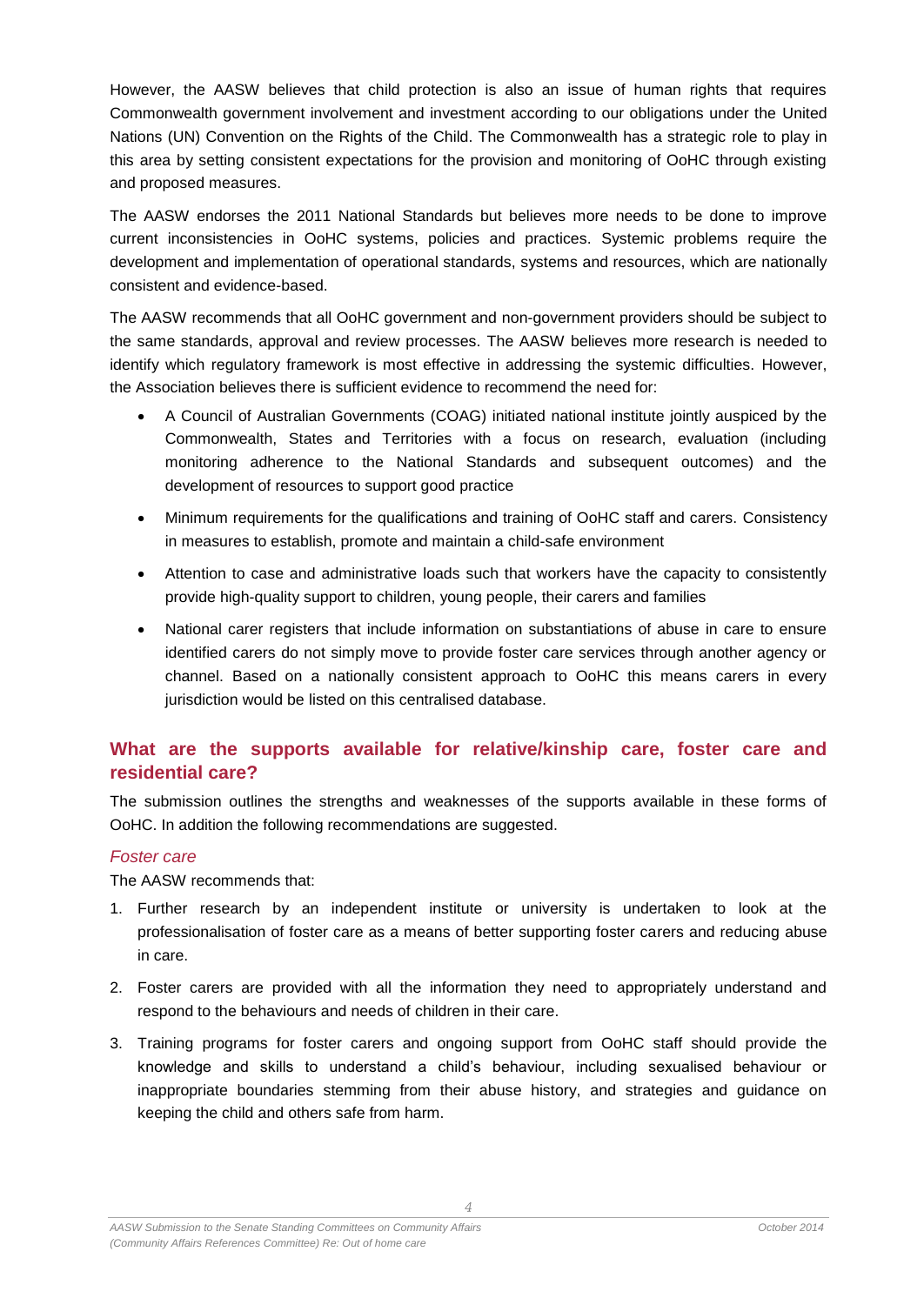### *Kinship care*

The AASW recommends that:

- 1. Kinship carers are required to undertake processes, similar to other kinds of formal care arrangements which nevertheless acknowledge existing relationships. This should include thorough assessment and screening processes prior to placement. Similarly training should be available that is helpful to prospective kinship carers and takes into account their relationship with the child.
- 2. More research is undertaken to further inform policy and practice for different kinship care settings, including those involving Aboriginal and Torres Strait Islander and Culturally and Linguistically Diverse groups.
- 3. More attention is paid to the support of kinship placements in the areas of financial support and navigating parental contact.

#### *Residential care*

In order to ensure the health and safety of young people in residential care, strategies recommended by the AASW include:

- 1. Young children should not be in residential care especially in larger settings and where there are rotating staff.
- 2. Residential services and staff have clear policies, procedures and related training and support to ensure the wellbeing of children and young people in their care.
- 3. Employing staff who are highly-skilled and experienced in working with children and young people with challenging and complex behavioural support needs.
- 4. Processes to ensure that young people in residential services are not placed with others who present a clear and identifiable risk of harm.

## <span id="page-4-0"></span>**Extent of children in out of home care remaining in contact with their family of origin**

In the vast majority of cases a continuing connection to family of origin, as well as to culture of origin where applicable, is important to the emotional security and sense of identity for children in OoHC. This is crucial where return to family is planned at some future stage. However there are a small number of situations where contact with the family of origin may be so destructive to the child that it should not be allowed. As a general rule, links to the family of origin should be maintained to the extent that it is safe and in the child's best interests to do so, also taking into account the wishes of the child where these are able to be expressed.

## <span id="page-4-1"></span>**Best practice solutions for supporting children in vulnerable family situations including early intervention**

Early intervention programs are designed to assist children directly through the provision of structured interventions and indirectly through their impact on the care giving environment. Analyses of the economic costs and benefits of early childhood programs show that programs offering both a parent and child component appear to be most successful in promoting long term developmental gains for children from deprived backgrounds.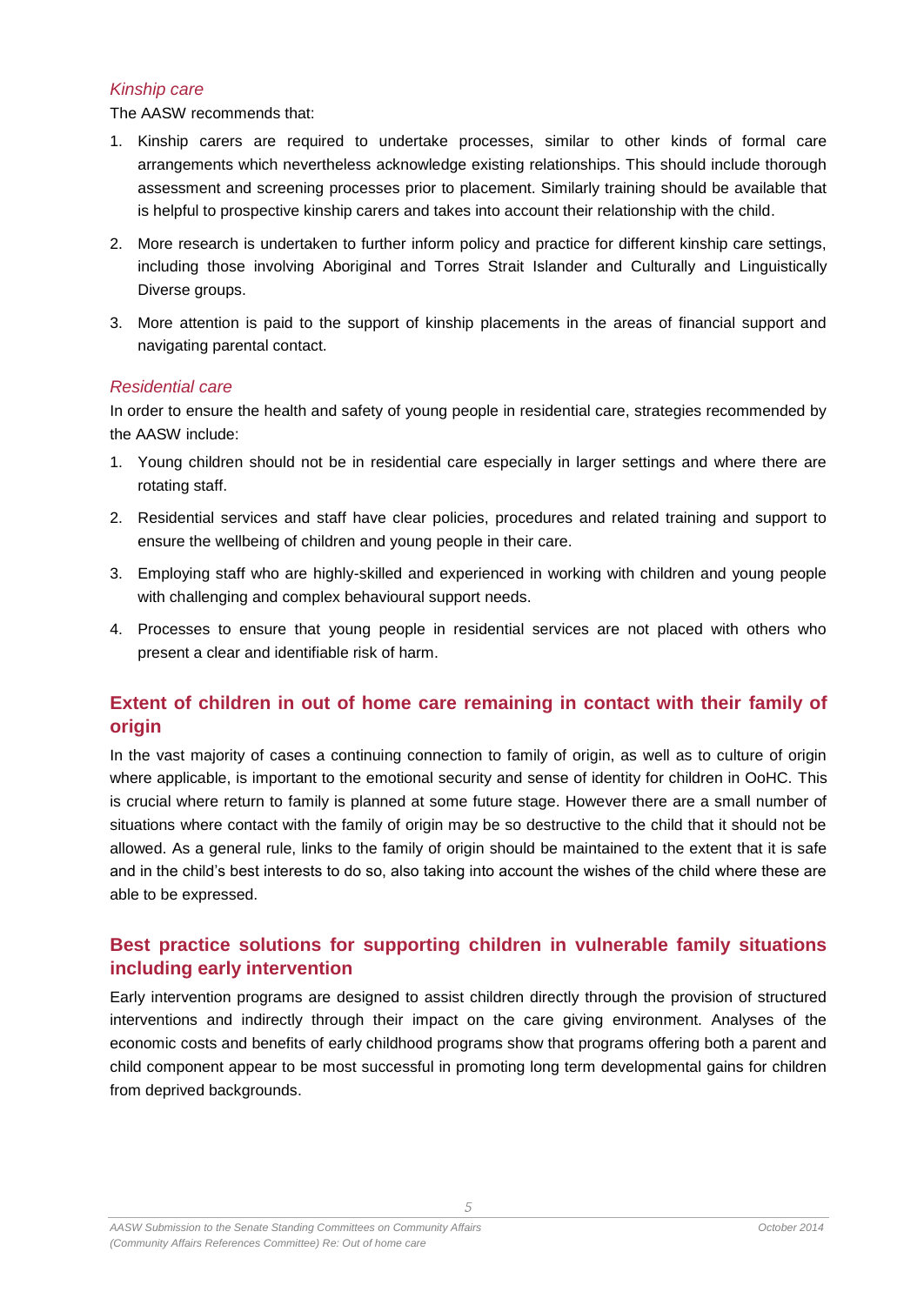The AASW therefore commends the Commonwealth government's commitment to a public health model of child wellbeing and protection as reflected in the National Framework, which aims to improve investment in initiatives that prevent abuse and neglect. The Association recommends that all levels of government commit to a 'public health' model of child wellbeing and protection with commensurate and significant investment in prevention and early intervention services and supports to children and families.

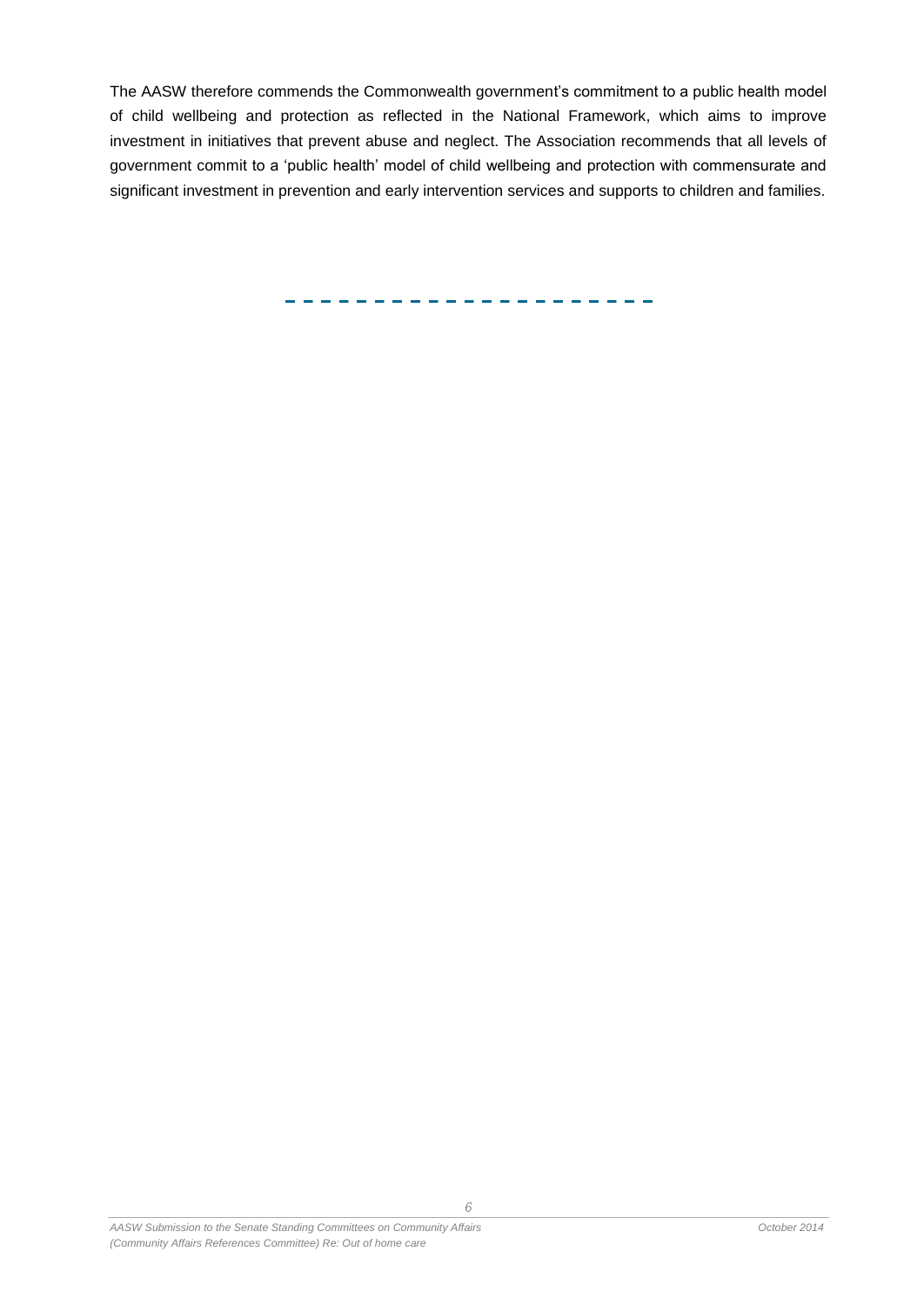## <span id="page-6-0"></span>*Background to the submission*

**The Australian Association of Social Workers (AASW) is the key professional body representing nearly 8000 social workers throughout Australia. Social work is the profession committed to the pursuit of social justice, the enhancement of the quality of life, and the development of the full potential of each individual, group and community in society.**

**Concern for the wellbeing of children and young people has been a core element of social work nationally and internationally since the development of social work as a distinct profession. Significant numbers of social workers practice in the child wellbeing and protection field in a range of roles including direct case work, management and policy associated with out of home care.**

**No other profession is so immersed in the areas of knowledge and skill that are essential for quality relationship-based child and family welfare practice. Consequently, social workers are recognised throughout the world as the core professional discipline in child protection policy, management and practice.**

## <span id="page-6-1"></span>*Introduction to the submission*

From 1998 until 2008, the number of children in out-of-home care in Australia rose by almost 115%, from around 14,500 children to 31,166 children. Rates of children aged 0–16 years who were the subject of a substantiated notification in 2007–08 varied considerably across States and Territories, indicating differences in policy and practice.<sup>i</sup> For example, substantiation rates were between 2.9 in Western Australia and 11.9 in the Northern Territory per 1,000. During 2012-13 there were 50,307 children in out of home care nationally and just over 40,500 children were in out-of-home care at 30 June 2013."

Most children in care have experienced significant abuse or neglect. Trauma from abuse and neglect and associated risk factors such as poverty, domestic violence, drug and alcohol abuse, and mental health issues have been associated with a range of challenges for children in the child protection system, including attachment and interpersonal difficulties, developmental disorders, issues with affect regulation, disassociation, behavioural control and issues with cognition.<sup>iii</sup> Taken in the context of serial loss and disenfranchised grief, the challenges facing children even before they are placed in care are substantial. These impacts are compounded by issues such as placement disruption, which affects a large proportion of children in care, and disconnection from community and culture, which is particularly relevant given the over-representation of Aboriginal and Torres Strait Islander children in the Out of Home Care (OoHC) system.<sup>iv</sup>

Children in care are therefore some of the most vulnerable children in our community. The Australian Association of Social Workers (AASW) believes that a decision by the State to remove a child from the family home relates to an obligation to provide excellent care, not simply care that is 'good enough'. All too often however, we hear stories about children in care who are further traumatised in OoHC. At best, these children and/ or their carers and families do not receive the support they need when they need it; at worst the system designed to protect and nurture them results in harm.

The following deidentified case illustrates events that could cause further trauma to children in care and is relevant to a number of points raised in this submission.

*'There were four children in a family a girl 6 and three boys aged 8, 6 and 2. The older children were full siblings – the younger two had different fathers. The children's fathers did not play an active role in their lives. The mother was cohabiting with her partner who had not previously had children of his own. The children were removed from the care of the mother because of emotional and physical abuse and neglect.*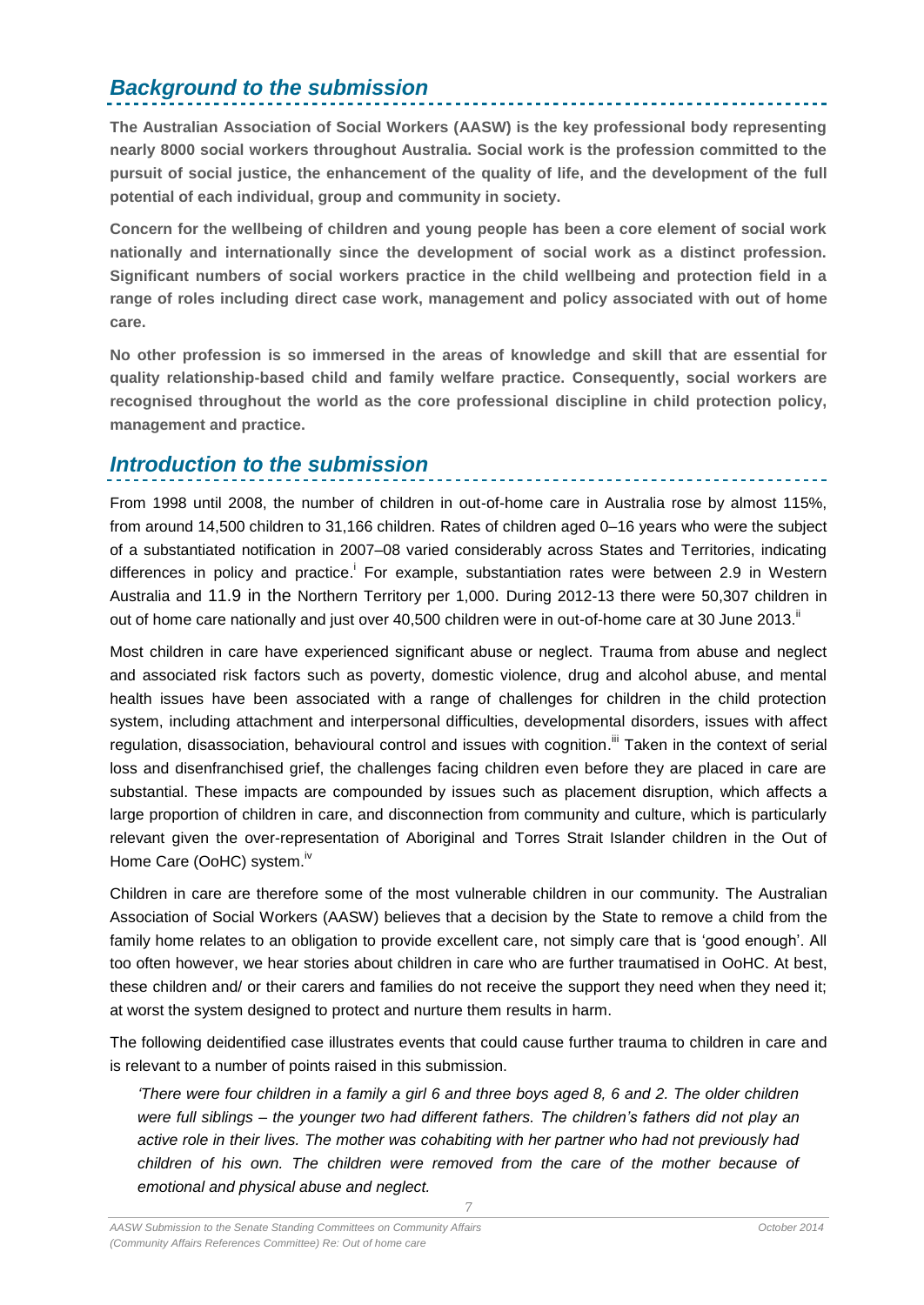*The children were then placed in a kinship setting with maternal relatives – the girl was sexually abused by her maternal uncle and two older boys were physically abused. The children were removed and returned to the care of the mother and her partner.*

*The mother was unable to manage the children, took the children to her parents and left returning to her partner. Although the children lived in this second kinship placement with the maternal grandparents, there were subsequent allegations of physical and emotional abuse. The children were removed and subsequent court action placed the children in ministerial care until the age of 18. These events took place over a period of four years.*

*The children were then placed with an authorised foster carer – the two full siblings were placed together and the half siblings were in a separate placement.'*

The AASW notes this Inquiry concerns OoHC rather than the wider Child Protection system. This constrains comments that the Association would like to make on matters related to OoHC. However reference will be made at the conclusion of this document to additional input that may be of interest to the Inquiry. This submission will address the following issues in the Inquiry's terms of reference and provide recommendations regarding potential improvements to the present OoHC system:

- drivers of the increase in the number of children placed in out of home care
- current models for out of home care, including kinship care, foster care and residential care
- current costs of Australia's approach to care and protection
- consistency of approach to out of home care around Australia
- what are the supports available for relative/kinship care, foster care and residential care
- extent of children in out of home care remaining in contact with their family of origin
- best practice solutions for supporting children in vulnerable family situations including early intervention.

### <span id="page-7-0"></span>**Drivers of the increase in the number of children placed in out of home care**

There are proximal and more distant factors that contribute to the significant rise in numbers of children entering the care systems across Australian States and Territories. From a societal point of view, and particularly since the 2007-08 Global Financial Crisis, there has been a widening inequality in Australia, placing increasing strain on disadvantaged individuals and families. The most recent report from the Australian Council of Social Services confirms this trend. Among the proximal factors influencing the numbers of children in care are those related to the changing nature of the family as the primary caring institution, with heightened uncertainties about the rights and responsibilities of parents and children. Three demographic developments impacting on the contemporary family are:

- The growing number of four generational families with increasing challenges for adult children with complex care responsibilities across the generations
- The increasing number of parent/grandparent figures within a generation ('horizontal families') and the impermanence of family rights and responsibilities as a result of the impact of separation, divorce, re-marriage and blended families
- The impact of these complexities when compounded by homelessness, family violence, drug and alcohol use, poverty and mental health concerns as the family context for an increasing number of children coming into care, including Aboriginal children.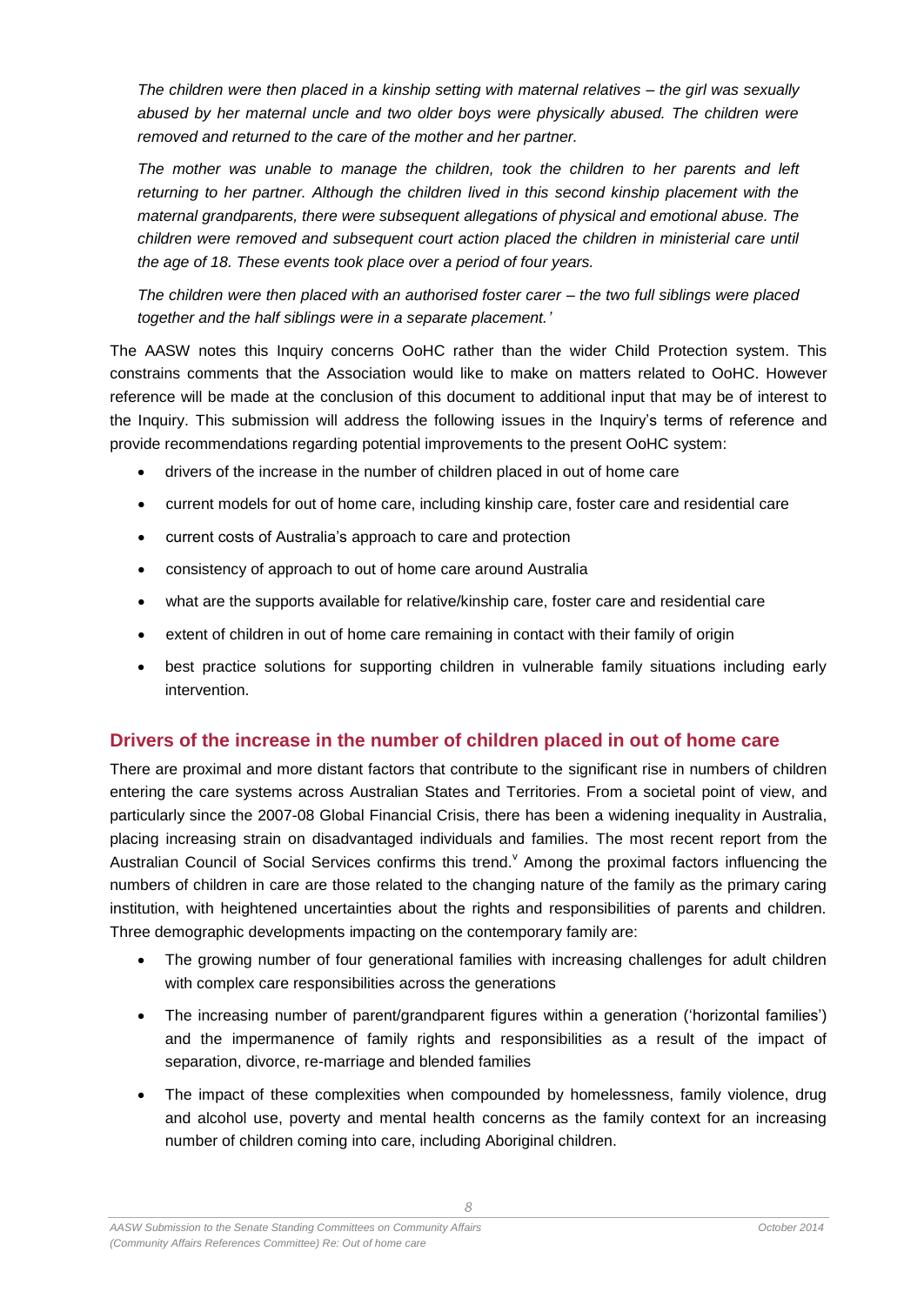The situation for Aboriginal and Torres Strait Islander children is alarming and needs particular attention as they continue to be over-represented in the child protection system. The numbers of Aboriginal children and young people living in OoHC in Australian States and Territories is over nine times the rate for non Aboriginal children. <sup>vi</sup>ln 2012–13, Indigenous children were 8 times as likely as non-Indigenous children to be receiving child protection services in general or to be the subject of substantiated abuse or neglect, and over 10 times as likely to be on a care and protection order or in OoHC.<sup>vii</sup>

The1997 report 'Bringing them home' (National inquiry into the separation of Aboriginal and Torres Strait Islander children from their families) examined the effect of child welfare policies on Indigenous people. Some of the underlying causes of the over-representation of Aboriginal and Torres Strait Islander children in the child welfare system include:

- the legacy of past policies of the forced removal of some Aboriginal children from their families
- intergenerational effects of previous separations from family and culture
- poor socioeconomic status
- perceptions arising from cultural differences in child-rearing practices. Vill

Part of the growth in numbers of children receiving OoHC can be attributed to the fact that in some periods, there are more children entering care than leaving care, which adds to growth in numbers.<sup>ix</sup> Another factor driving placement of children in care is the politicisation of Child Protection in public debate. There is often a strident and simplistic critique from some sections of the press if a child is harmed when a child protection agency already had an unfavourable report of the family. In the absence of being able to reliably predict adverse events, government and agency decisions can lean towards risk avoidance rather than weighing up all relevant factors regarding the child's welfare. Public discussion neglects or underestimates the negative emotional effects of the removal of a child from their parents. This also tends to pressure the child protection decisions to remove without giving enough weight to the long term effects of loss of belonging, personal identity, and therefore overall mental health. The other negative consequence of removal is the probability that multiple placements will follow for the child.

The combined consequence of these factors is that there are more children in care and rising demand on existing services. However, as evidenced by the proceedings of the Royal Commission into Institutional Responses to Child Sexual Abuse, there are no guarantees that removal from parental care will prevent further abuse.

## <span id="page-8-0"></span>**Current models for out of home care, including kinship care, foster care and residential care**

For the purposes of this submission, the main models of OoHC are understood to be:

- Home-based care this is the most common OoHC arrangement where placement is in the home of a carer who is reimbursed for expenses in caring for the child. The three categories of home-based care are:
	- *Foster care*  where care is provided in the private home of a substitute family which receives payment that is intended to cover the child's living expenses
	- *Kinship care* where the caregiver is a family member or a person with a pre-existing relationship with the child
	- *Other home-based care* care in private homes that does not fit into the above categories
- Residential care where placement is in a residential building whose purpose is to provide placement for children and where there is paid staff. This includes facilities where staff work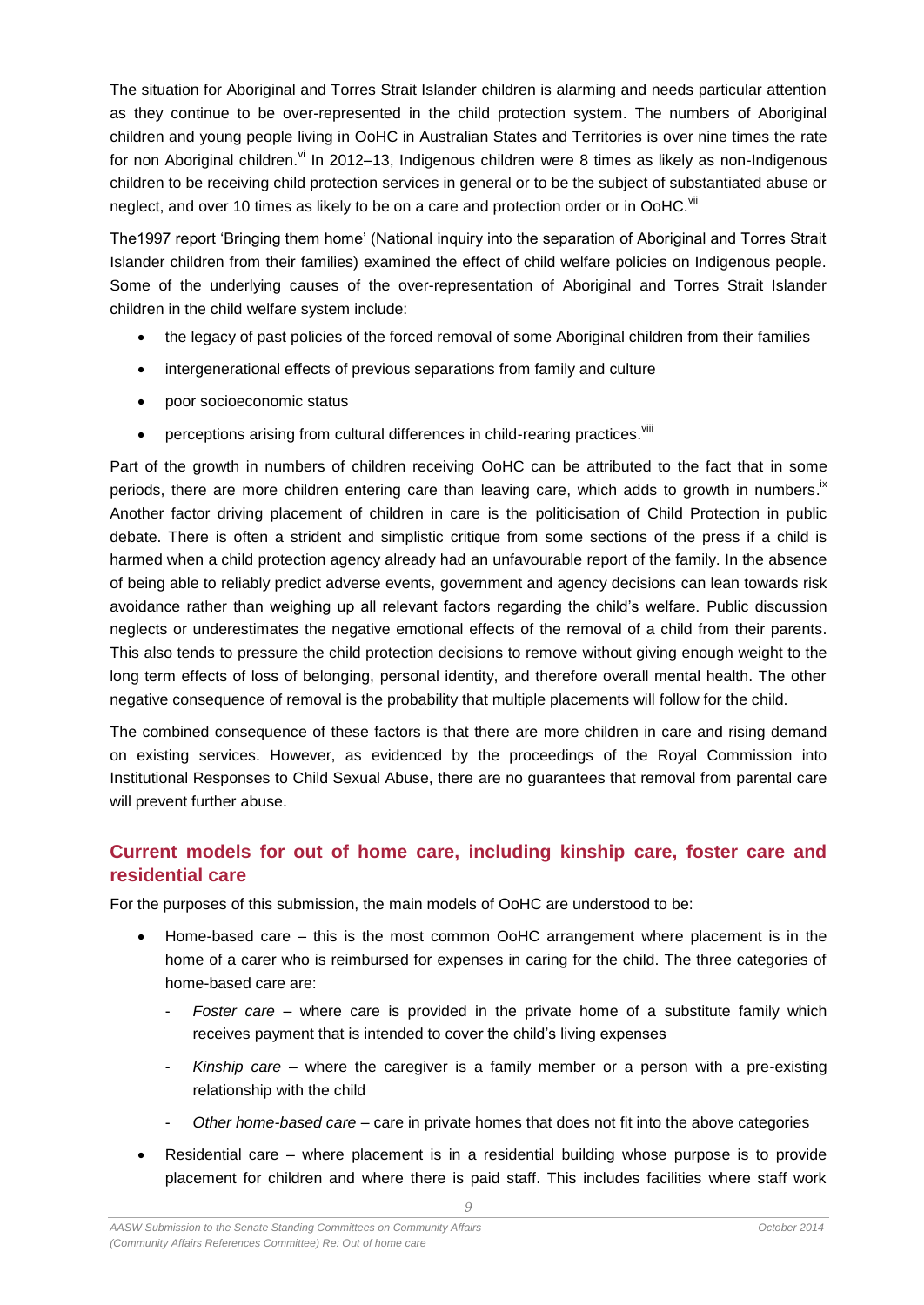shifts as per a roster, where there is a live-in carer or where staff are off-site (for example, a lead tenant or supported residence arrangement)

- Family group homes where placement is in a residential building which is owned by the jurisdiction and which typically run like family homes, have a limited number of children and are cared for around the clock by paid residents or substitute parents
- Independent living where children are living independently, such as those in private boarding arrangements
- Other 'where the placement type does not fit into the above categories or is unknown' (Australian Government Department of Senate Community Affairs Committee 2005). For example, Treatment Foster Care has very limited availability in Australia and offers therapeutic structured interventions in the in-home setting. This Foster Care type is based on US models adapted to Australian conditions. However, these adaptations have not been adequately researched for their effectiveness.<sup>x</sup> Similarly, there are examples of permanency planning in both Western Australia and Victoria, which recognises that not all children placed in OoHC will be able to return home to their family of origin and vests guardianship in a named carer. Alternatively, when it is clear a child cannot safely return to their family of origin, adoption is considered. In this care type, an adult acquires the permanent, legal status of parenthood in relation to a child under the age of 18 in place of the child's birth parents.

While not strictly an OoHC service type, mention should be made of transitional arrangements when young people leave care. The vast majority of young people in this situation are at great risk of experiencing additional vulnerability and disadvantage. Unlike their peers living with their families, many care leavers make their transition to adulthood with insufficient living skills as well as emotional, social and financial support. They leave between the ages of 15 and 17 years when their peers do not leave home until their mid 20s.<sup>xi</sup> A number of States and Territories have, or are planning to introduce, semi independent living arrangements and living skills programs to facilitate a young person's transition from OoHC into adult life. Such programs should be considered essential for young people leaving care. Where they have been introduced, these services have been shown to reduce the chances of homelessness as well as disengagement from education and employment opportunities. At a minimum, planning for young people exiting care should be an inclusive, thoughtful process and encompass the three-stages of Preparation, Managing the transition and Providing ongoing support.<sup>xii</sup>

From a child's perspective, the closer an OoHC type resembles a functioning family unit, the better for the child or young person. The most suitable OoHC type for a child or young person at a given time should be based on their needs rather than the availability of a limited number of models. Just as the experience in an OoHC type influences outcomes for children, so does the management of key transition points in a child's progress through the OoHC system. The management of transition points could be facilitated by an appraisal of situational strengths, weaknesses, opportunities and threats.

### <span id="page-9-0"></span>**Current costs of Australia's approach to care and protection**

The AASW makes the following general comments regarding the costs of Australia's OoHC system. The Association believes that the current economic modelling applied to funding such care is inadequate. Specifically we believe economic modelling does not adequately account for the social and human costs for young people emerging from a child protection and OoHC system in that it does not provide for the complexities of necessary rehabilitative, educational, health and therapeutic support and developmental needs of traumatised children, their carers and families.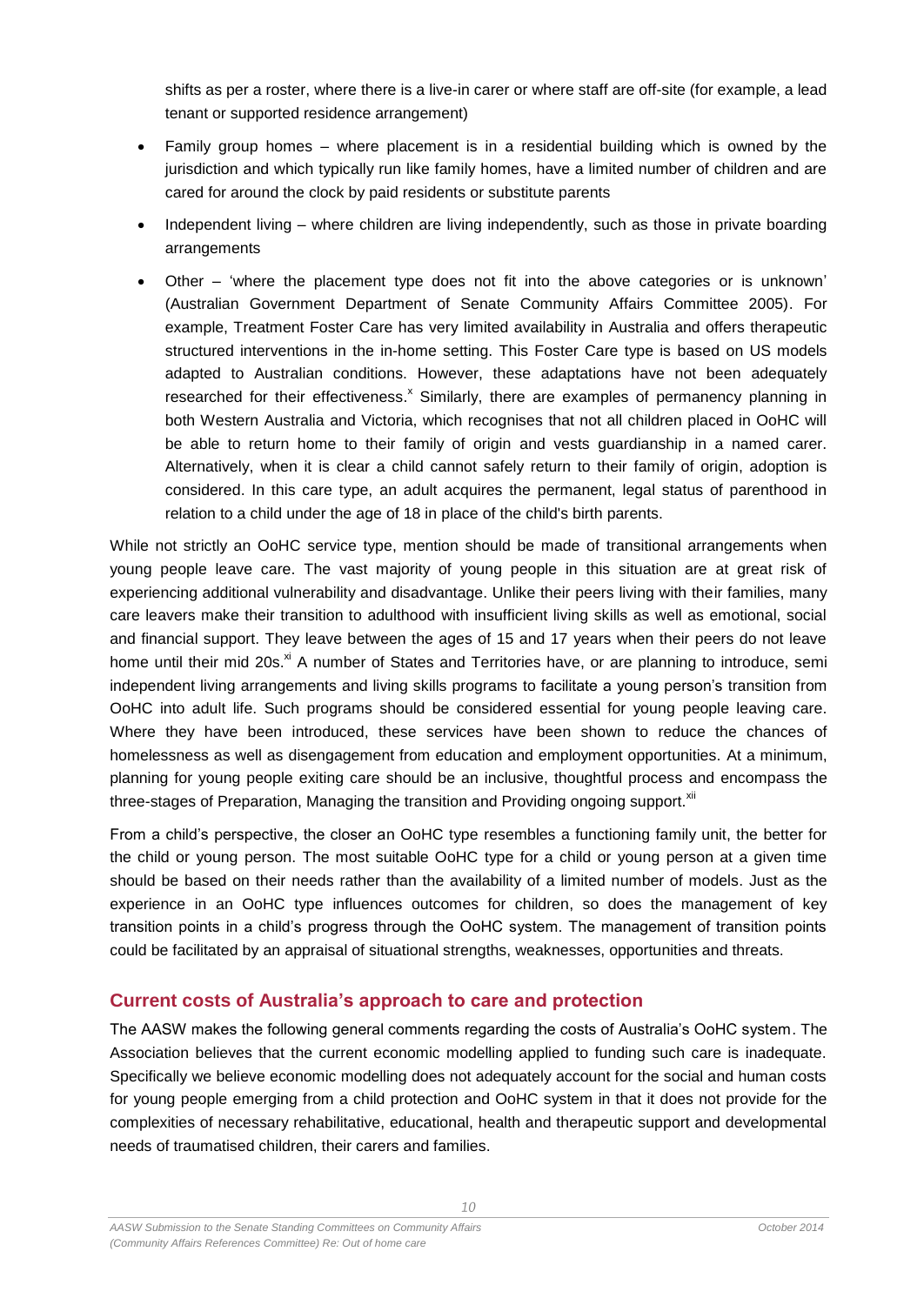The Australian Institute of Family Studies' report<sup>xiii</sup> on the economic costs of child abuse and neglect reveals the differing levels of State and Territory expenditure on child protection, including OoHC. These expenditure rates are not strictly correlated with state population sizes, demonstrating a lack of consensus about what constitutes adequate funding. The low rates of investment in preventive activity are evidence of the bias in favour of intervening only when there are high protective risks. At the same time, it is acknowledged that programs not strictly designed to forestall the occurrence of child maltreatment may actually prevent maltreatment by addressing known risk factors for child abuse and neglect. This makes it difficult to accurately quantify expenditure on child abuse prevention activities. <sup>xiv</sup>

The AASW recommends that the important policy discussion on the detailed costs of care carried out by Professor Harriet Ward at Loughborough University (UK) be used as a guide to funding decisions. Professor Ward was also involved in designing and implementing the UK 'Looking After Children Project' which has been recognised internationally and adopted by in New South Wales and Victoria. The project strengthens communication and collaboration between carers, government department staff, community organisation staff, other professionals, clients and their families to promote improvements in the quality of care children receive in OoHC.<sup>xv</sup>

### <span id="page-10-0"></span>**Consistency of approach to out of home care around Australia**

Out of home care (OoHC) is typically a state responsibility, with the attendant variations in legislation, policy and practice. The AASW believes that the child protection system must be flexible and responsive to the diverse needs of children and families and recognises that the strength of the state-based system is the ability to design responses around the specific needs of local populations. State government Ministers and Directors of government and non-government child and family welfare agencies are accountable for the quality of 'substitute care' of children who require it. Using Maslow's hierarchy of needs as a metaphor for service levels and standards, Ministers and Directors are responsible for policy development, for needs-based funding and for the quality of services for vulnerable children in their care. These can be represented along a service continuum from accommodation through to therapeutic services addressing the emotional, educational and health needs of often traumatised children who will stay in OoHC for many years.

However, the AASW believes that child protection is also an issue of human rights that requires Commonwealth government involvement and investment according to our obligations under the UN Convention on the Rights of the Child. The Commonwealth has a strategic role to play in this area by setting consistent expectations for the provision and monitoring of OoHC through existing and proposed measures. To be able to monitor and compare performance, the AASW supports the Australian Bureau of Statistics recommendation that States and Territories adopt uniform definitions in their collection of data in child protection.

### <span id="page-10-1"></span>**A National Out of Home Care (OoHC) system**

The National Standards (2011) provide the overarching framework for State and Territory government and non-government organisations providing OoHC. They recognise the need for consistent, bestpractice approaches and address issues such as stability, carer support and planning. They are designed to address inconsistencies in State and Territory based OoHC standards, which are in various stages of development, and to provide a baseline for states such as Tasmania, ACT and Northern Territory where there are currently no OoHC standards.<sup>xvi</sup>

The AASW endorses the National Standards but believes more needs to be done to improve current inconsistencies in OoHC systems, policies and practices. Systemic problems require the development and implementation of systems, not just standards, which are nationally consistent and evidence-based.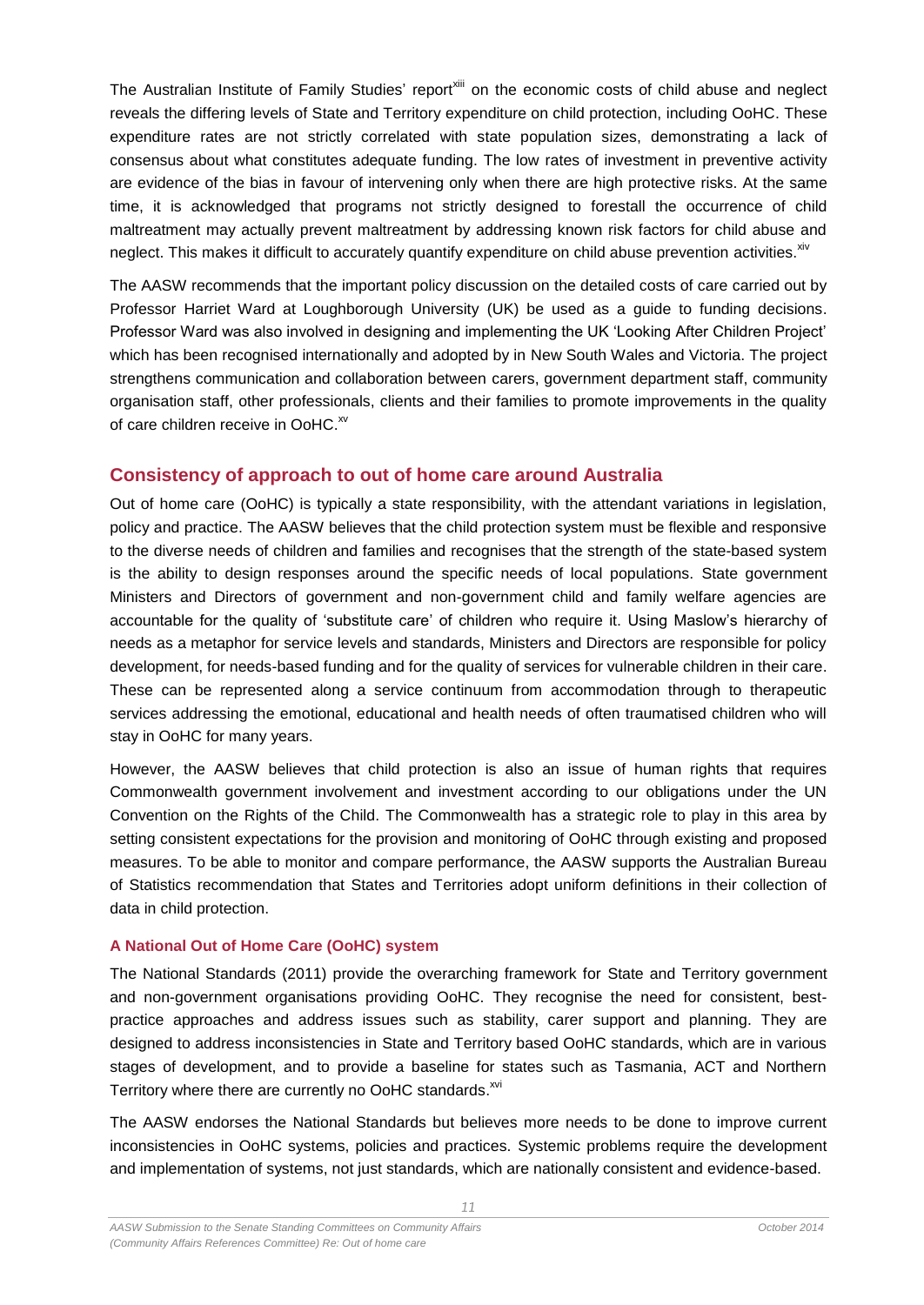The systems relate to how OoHC is delivered, how it is staffed, who provides care and how staff and carers are supported.

#### <span id="page-11-0"></span>**Core elements of a National OoHC system**

#### **Consistency in the regulation of OoHC**

The AASW recommends that all OoHC government and non-government providers should be subject to the same standards, approval and review processes. The AASW believes more research is needed to identify which regulatory framework is most effective in addressing the systemic difficulties. However, the AASW believes there is sufficient evidence to recommend the need for:

- A COAG initiated national institute jointly auspiced by the Commonwealth, States and Territories with a focus on research, evaluation (including monitoring adherence to the National Standards and subsequent outcomes) and the development of resources to support good practice. At the same time, an evidence-based, jointly resourced investment in increased prevention and early intervention strategies is needed
- Minimum requirements for the qualifications and training of OoHC staff and carers. Consistency in measures to establish, promote and maintain a child-safe environment
- Attention to case and administrative loads such that workers have the capacity to consistently provide high-quality support to children, young people, their carers and families
- National carer registers that include information on substantiations of abuse in care to ensure identified carers do not simply move to provide foster care services through another agency or channel. Based on a nationally consistent approach to OoHC this means carers in every jurisdiction would be listed on this centralised database.

#### **Operational standards and resources for OoHC providers**

The AASW endorses the National Standards, but believes that organisations need additional guidance and support to achieve desired outcome. To this end, the AASW recommends the development of a range of national evidence based operational standards and resources designed to inform and support providers, regulators and carers in implementing policies, processes and practice.

Critically, these should address issues such as:

- how OoHC providers can foster placement stability through, for example, better placement matching processes
- how to support staff through appropriate supervision, coaching, training and mentoring programs
- how to involve children in decision-making processes and ensure barriers to disclosure of abuse are addressed
- what training and ongoing support should be provided to caregivers
- how to create, foster and develop a child-safety culture
- best-practice in care and placement planning including stability planning, case plans, leaving care planning, culturally appropriate and sensitive practice and the participation of children in decision-making processes
- the importance of information sharing and collaborative practice with key allied services and supports including education, health and mental health.

The AASW proposes that an independent body, such as the aforementioned national institute, monitor and report on the implementation or otherwise of these operational initiatives.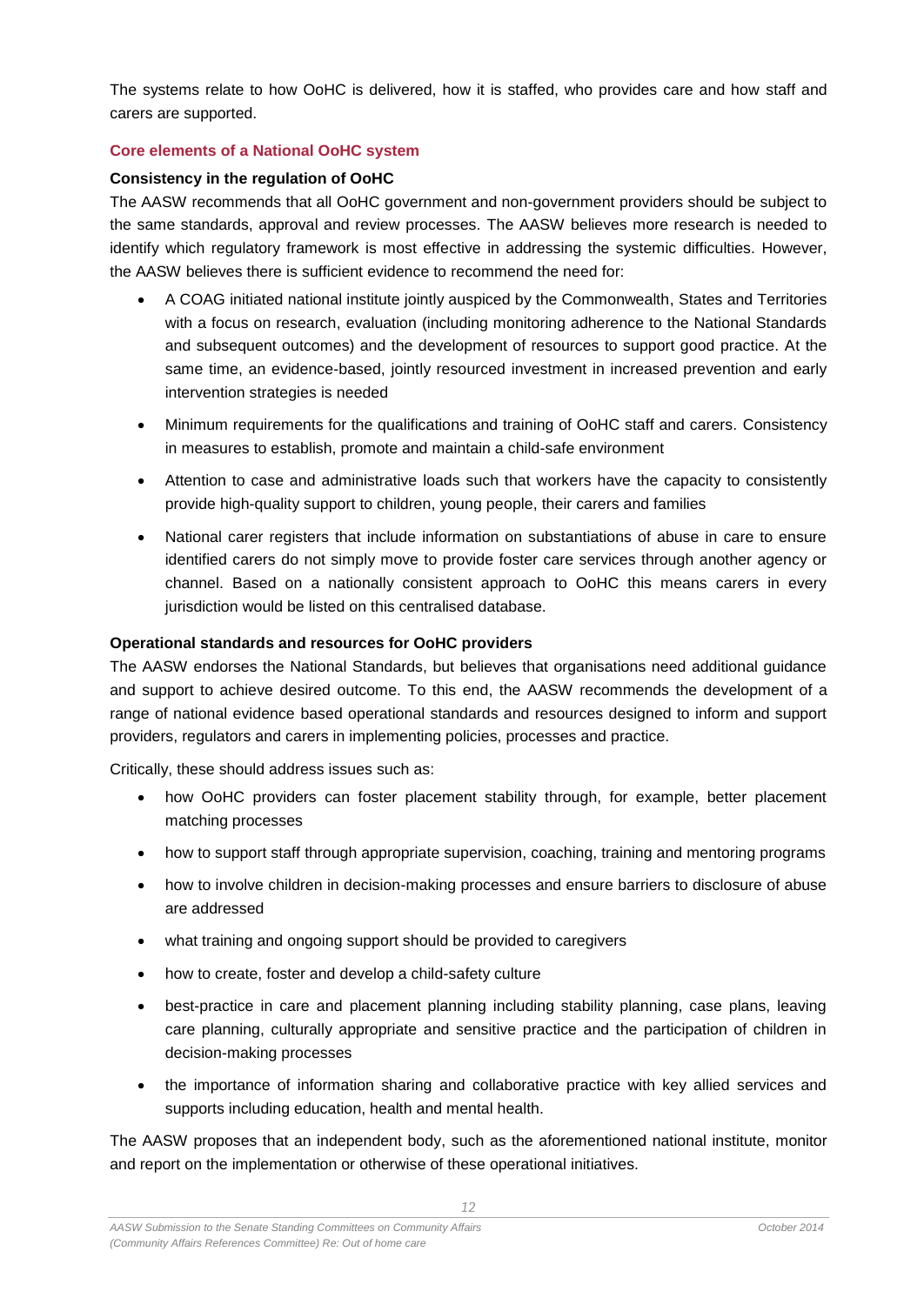## <span id="page-12-0"></span>**What are the supports available for relative/kinship care, foster care and residential care?**

#### <span id="page-12-1"></span>**Foster care**

#### *Current assessment arrangements*

Foster carers are generally required to go through a formal and thorough assessment process before any children are placed in their care. Assessment processes vary between States and Territories but generally will include a detailed discussion and consideration of:

- 
- 
- 
- 
- -
- motivation **household safety household safety**
- social supports **and health checks referee and health checks**
- relationships **carers' understanding of harm**
- parenting style **cultural awareness**
- childhood history **the childhood history teamwork (Queensland government 2005)**
- stress management

After the assessment process, there are varying degrees of initial and ongoing support available to foster carers.

#### *Current training arrangements*

Commencement as a foster carer may also be dependent on the completion of a training program, which possibly covers theories of trauma and attachment; explores some of the challenging behaviours emerging from an abuse and trauma history and how to respond to these; and involves critical selfreflection to support carers to prepare mentally and otherwise for the arrival of a child into their family. These programs are generally evidence based, standardised and supported with specific government funding to cover costs associated with their implementation.

#### *Ongoing support*

An Australian Foster Care Association report revealed that 84% of foster carers identify 'support' as absolutely essential or very important, but that over 50% reported that the quality of the support they receive is average, very poor or extremely poor.<sup>xvii</sup> What is needed is a more comprehensive understanding of what constitutes 'helpful' support to foster carers.

Some authors point to the professionalisation of the vocation as a way of improving outcomes for young people. Thorpe<sup>xviii</sup> states that:

'*Gone are the days when fostering could be conflated with 'mothering' and 'ordinary parenting'. What is needed now are abilities to provide sophisticated care for children with complex needs, including the need to retain connections with family, kin and culture.*

*Such are the demands of current day fostering that two thirds of foster carers interviewed in a*  recent research study considered that fostering should be regarded as a professional role *requiring education and training, respect as equal members of the child welfare team, professional supervision, and support for the valuable job that they do*.'

#### The AASW recommends that:

- 1. Further research by an independent institute or university is undertaken to look at the professionalisation of foster care as a means of better supporting foster carers and reducing abuse in care. To date there has been limited research in Australia.<sup>xix</sup> Importantly, the attitudes of children and young people have not been well canvassed and possible risks, such as children being or feeling like a 'commodity' need to be very carefully considered.
- 2. Foster carers are provided with all the information they need to appropriately understand and respond to the behaviours and needs of children in their care. The AASW believes that if foster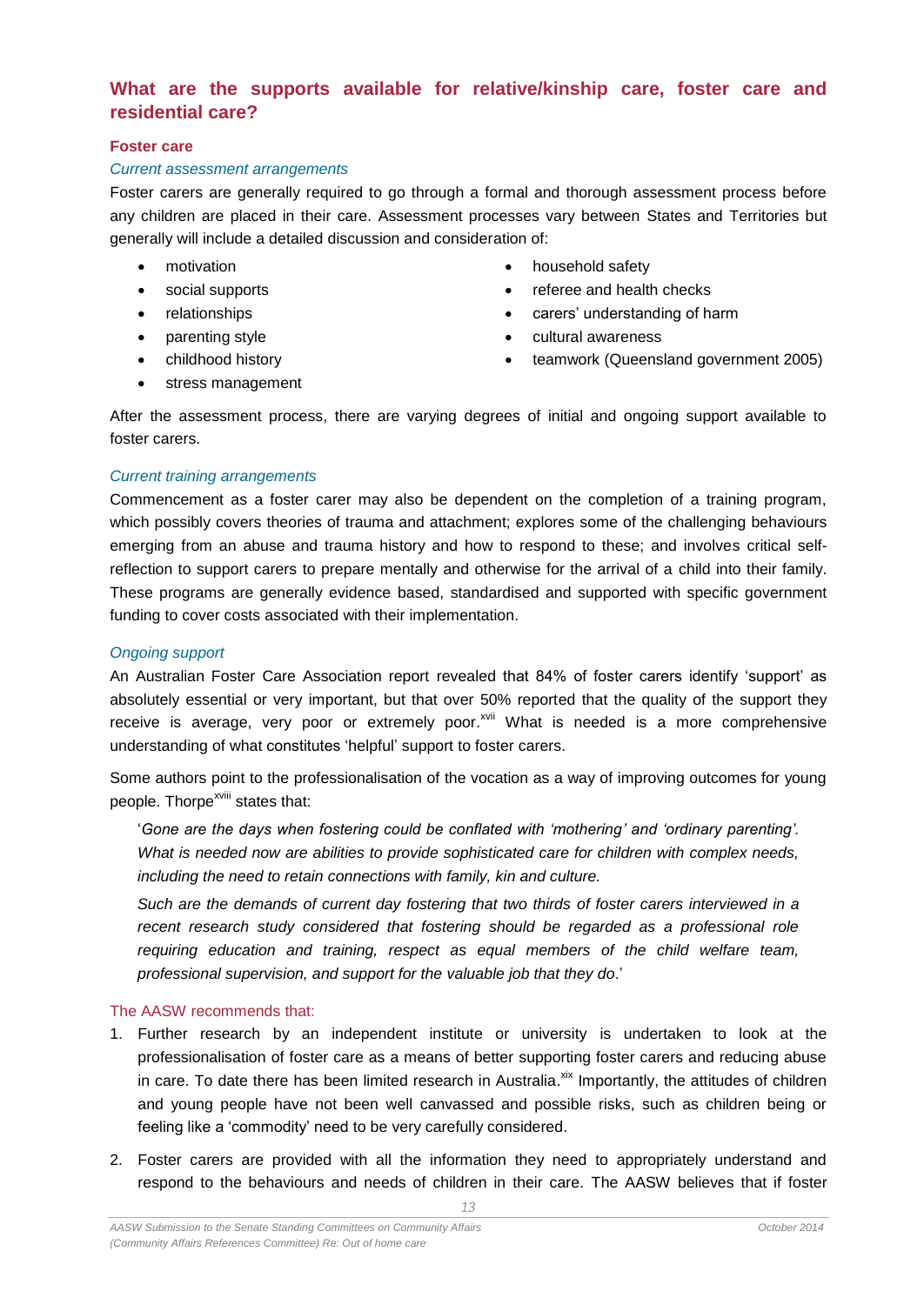carers are equipped with more information on the unique and specific needs of a child in their care, they are better positioned to utilise their knowledge and skill (obtained through OoHC training) in an appropriate and responsive manner.

3. Training programs for foster carers and ongoing support from OoHC staff should provide the knowledge and skills to understand a child's behaviour, including sexualised behaviour or inappropriate boundaries stemming from their abuse history, and strategies and guidance on keeping the child and others safe from harm.

#### <span id="page-13-0"></span>**Kinship care**

Kinship care, typically grandparent care, is the fastest growing type of OoHC in Australia however the evidence base for kinship care is minimal. <sup>xx</sup> Nationally, the number of children in statutory kinship care overtook foster care in 2010-11, with many more children in informal kinship arrangements. $^{xx}$ 

#### *Current assessment and support arrangements*

Foster care-type training programs are not currently offered to kinship caregivers as a matter of course. The AASW is aware that some non-government organisations have developed and are delivering kinship carer training programs, however we understand that these are the exception, rather than the rule; are not standardised across the sector; and are not generally supported with additional funding to cover costs. Kiraly and Humphreys<sup>xxii</sup> confirm that current policy allows for a less rigorous process than for foster care, whereby the assessment process normally takes place after the care arrangement has begun. Similarly Uliando and Mellor<sup>xxiii</sup> identified that while kinship placements offer greater stability and 'normality' than other forms of OoHC, inadequate screening of kinship carers is a significant factor in abuse in this setting. A reason for less rigorous screening practices is kinship carers are likely to be trusted by children or parents.

At the same time, kinship carers, particularly grandparents, face obstacles including:

- lack of legal and financial supports for grandparents; most grandparent kinship carers have very few financial resources<sup>xxiv</sup>
- lack of support in managing parental contacts: mixed loyalties and intense family tensions that are not productive for children, can result in placement breakdown<sup>xxv</sup>
- $\bullet$  less monitoring through placement visits $^{xxxi}$
- less training and support regarding the purpose of the kinship carer/defacto role, children's developmental needs, trauma, domestic violence, mental health, alcohol and drug issues and engaging with the legal and child protection systems. XXVII

Grandparents can also bring intergenerational parenting strategies to the placements which are not always in the children's best interests. These intergenerational parenting strategies could have in part contributed to the removal of children from their parents. For example, there are situations where grandparents will use physical punishment or do not place value on the educational needs of children.

Where kinship placements are successful, research indicates that grandparents in particular have felt let down by State and Commonwealth governments especially in relation to the financial and legal issues that they face and the lack of recognition and support that they receive. Nevertheless, Bromfield and Osburn<sup>xxviii</sup> identified the primary strength of kinship care in relation to benefits from 'maintaining family, cultural and community connections' for both Indigenous and non-Indigenous children. It is clear that while kinship care offers children opportunities to grow up with their families in the community, this policy and practice must allow for more thorough assessment and support processes.

14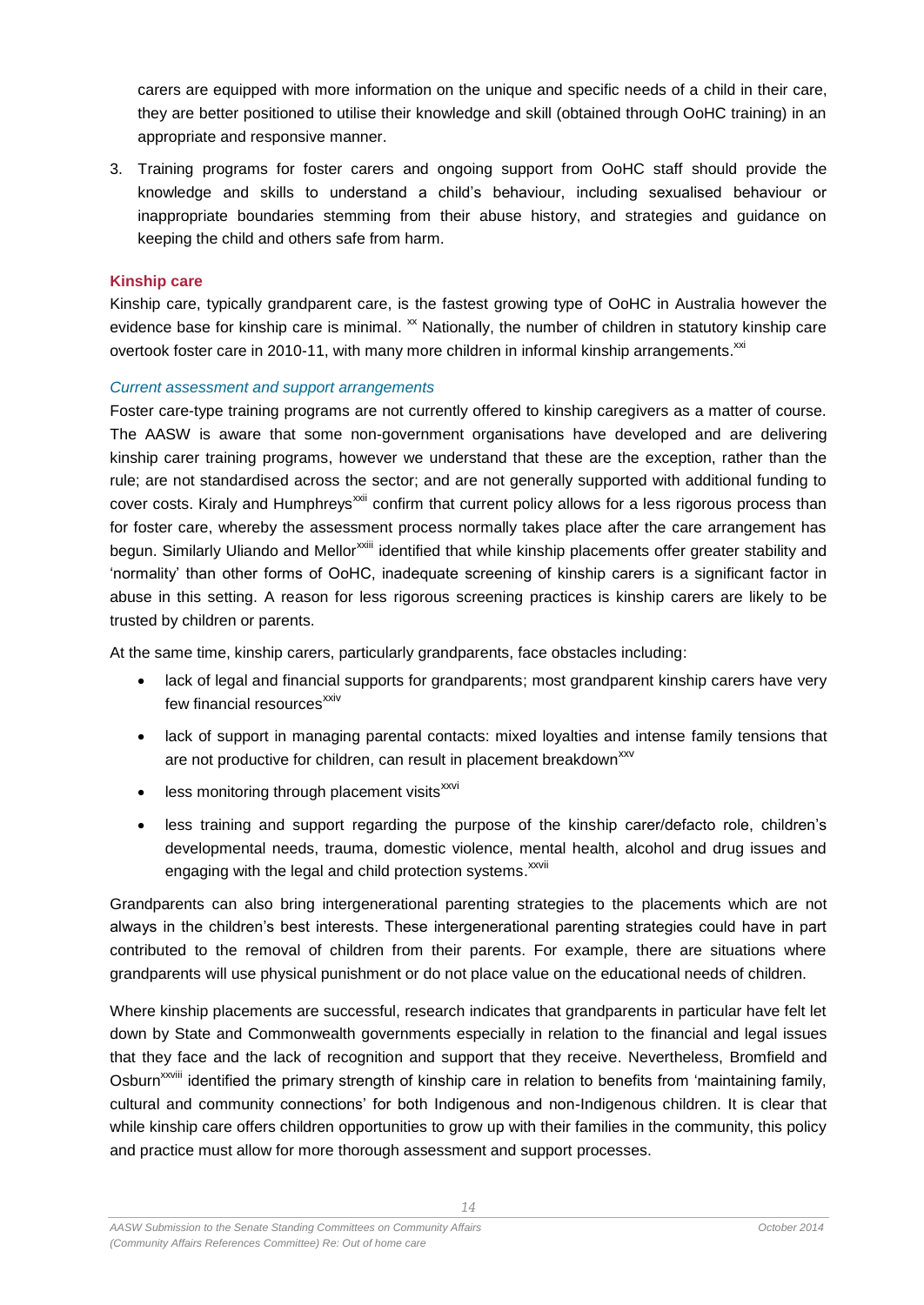#### The AASW recommends that:

- 1. Kinship carers are required to undertake processes, similar to other kinds of formal care arrangements which nevertheless acknowledge existing relationships. This should include thorough assessment and screening processes prior to placement. Similarly training should be available that is helpful to prospective kinship carers and takes into account of their relationship with the child. Anecdotally it is known that in a limited number of instances, especially involving remote Aboriginal communities, alternative placements are arranged quickly to avoid risk of harm. It has been found that such non statutory interventions can allow workers and family time to stabilise issues. That said, there should be clear guidelines as to the circumstances in which this alternative should be invoked, in addition to the need for relevant carer education, regular monitoring and transition to formal kinship care status when needed.
- 2. More research is undertaken to further inform policy and practice for different kinship care settings, including those involving Aboriginal and Torres Strait Islander and Culturally and Linguistically Diverse groups. The AASW believes this research is urgently needed given growing numbers of children being placed in kinship arrangements. Such research should consider how kinship placements are best supported as well as assessing outcomes for children in this placement type. For example, there is contradictory evidence as to whether kinship care reduces the need for multiple placements.<sup>xxix</sup> A taskforce should be established comprising Commonwealth, State, university, key service providers and community representatives to develop a generic framework that can be adapted to with local variations. Such a group could work alongside the previously mentioned national institute to develop a range of practice guides suited to particular multicultural or otherwise disadvantaged groups.
- 3. More attention is paid to the support of kinship placements in the areas of financial support and navigating parental contact.

#### <span id="page-14-0"></span>**Residential care**

There are widely varying models of residential care: small to larger settings, with full time carers or shift work carers, for children in transitional or permanent care. The care of children and young people in residential settings is often beset by difficulties and has been in decline across Australia and world-wide. For example, a range of systemic factors related to the abuse of children in residential settings has been observed, including staff/child abuse and peer-to-peer abuse. These include: unclear rules and objectives; inadequate admission procedures; acceptance of 'pecking orders'; the demands of caring for traumatised young people with violent, destructive and/ or sexualised behaviour; and staff turnover.<sup>xxx</sup> Nevertheless, despite residential care being a small component of OoHC, there is an increasing appreciation that given the right supports, it does have a role to play with very disturbed young people who have complex needs.

In order to ensure the health and safety of young people in residential care, strategies recommended by the AASW include:

- 1. Young children should not be in residential care especially in larger settings and where there are rotating staff.
- 2. Residential services and staff have clear policies, procedures and related training and support to ensure the wellbeing of children and young people in their care.
- 3. Employing staff who are highly-skilled and experienced in working with children and young people with challenging and complex behavioural support needs.
- 4. Processes to ensure that young people in residential services are not placed with others who present a clear and identifiable risk of harm.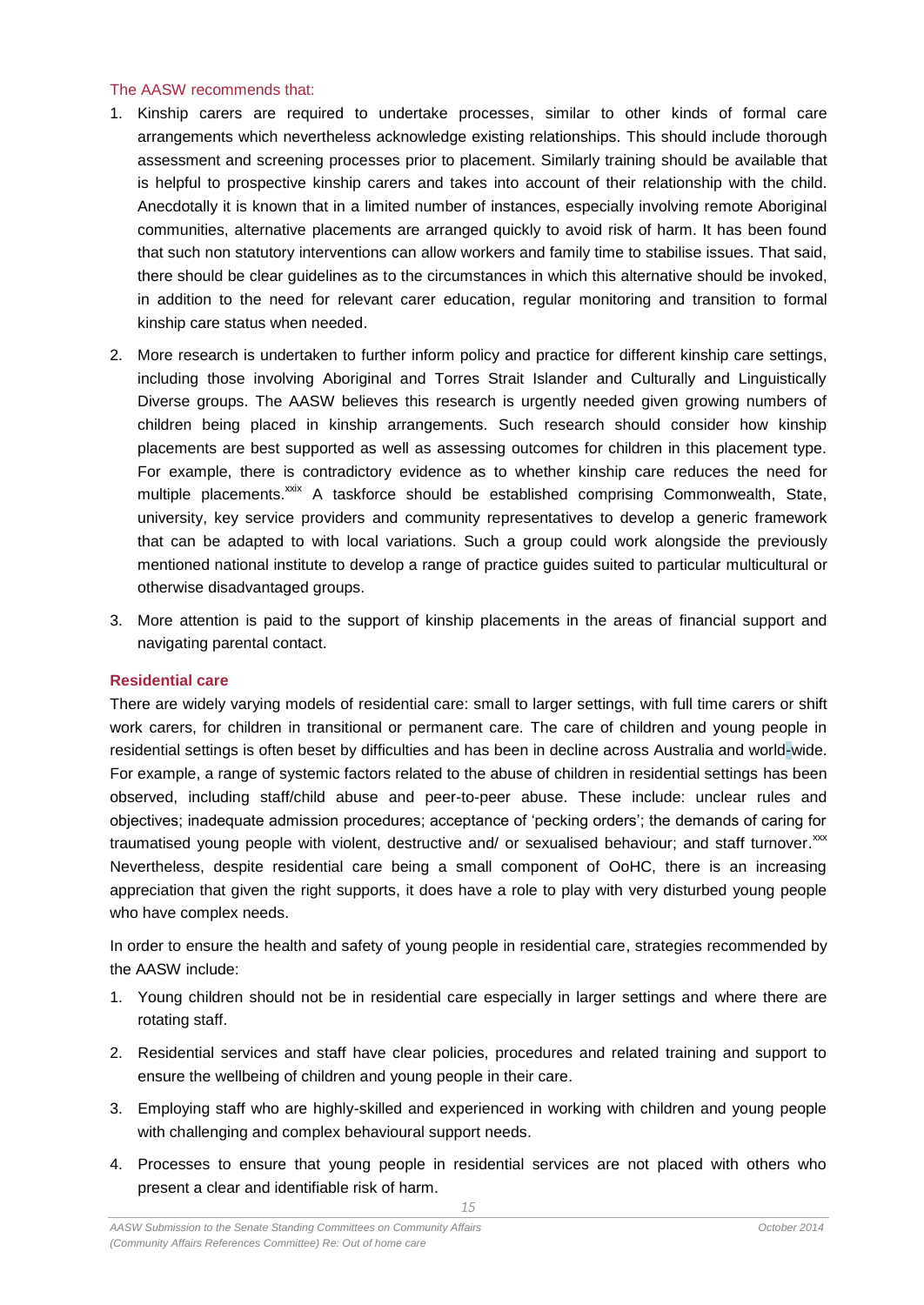Overall more work is also needed on evaluation of different forms of OoHC in the Australian context, so as to aid the development of a range of effective types of intervention for children with high and complex needs. This would include further research on the circumstances in which forms of residential care might be the preferred option.

The following issues, commonly experienced by carers in all settings, also require attention:

- Access to carer payments and adequate funding or reimbursement to cover costs associated with caring for a child, including costs associated with undertaking tasks associated with formal training and assessment
- Regular and ongoing supervision, information and support from staff in the OoHC system for the duration of the child's/young person's placement
- Facilitated access to a range of services to ensure the health and wellbeing needs of the child and caregiving family are met. This might include, for example, parenting programs, carer respite, counselling, behavioural support, health related visits such as dental care and GP visits, educational and recreational opportunities.

Finally it is worth mentioning the mixed blessing posed by social media. It can certainly enhance communication between families. On the other hand it can be destructive, for example, when a grandparent or kinship carer is attempting to put rules and boundaries in place or settle a child, particularly an older child, into a placement. Whilst kinship carers can regulate the use of social media in home environment to some extent, it is not always so when a child is at school or away from home. Parents can send a child conflicting messages about the longevity of the placement, behavioural regulation and in some instances other forms of inappropriate communication. More research and accompanying strategies to manage these issues are needed.

## <span id="page-15-0"></span>**Extent of children in out of home care remaining in contact with their family of origin**

In the vast majority of cases a continuing connection to family of origin, as well as to culture of origin where applicable, is important to the emotional security and sense of identity for children in OoHC. This is crucial where return to family is planned at some future stage. The maintenance of those relationships is important to maximise the chances of successful reunification. However there are a small number of situations where contact with the family of origin may be so destructive to the child that it should not be allowed.

It is worth noting that where the state has contracted OoHC to non government organisations (NGOs) and private agencies, accountability for the child's progress can be diluted. While many NGOs and private agencies may adhere to high standards of professional practice, this cannot be taken for granted. In particular it is important that plans to maintain linkages to family and culture of origin be fully implemented where this has been determined to be in the best interests of the child. The State has overriding responsibility to ensure that this occurs. Contracting out of OoHC services by the State does not relieve the State of responsibility for the wellbeing and safety of children whose care is provided by those services. Governance arrangements should be in place to ensure full accountability back to the State by service providers for the delivery of agreed care plans and the safety and wellbeing of children in their care. The cornerstones of an OoHC system are that

- the State must maintain overriding responsibility for the welfare of children in OoHC
- OoHC agency accountability is to the State, and
- each child's individual situation and needs should be appraised and acted upon.

 $16$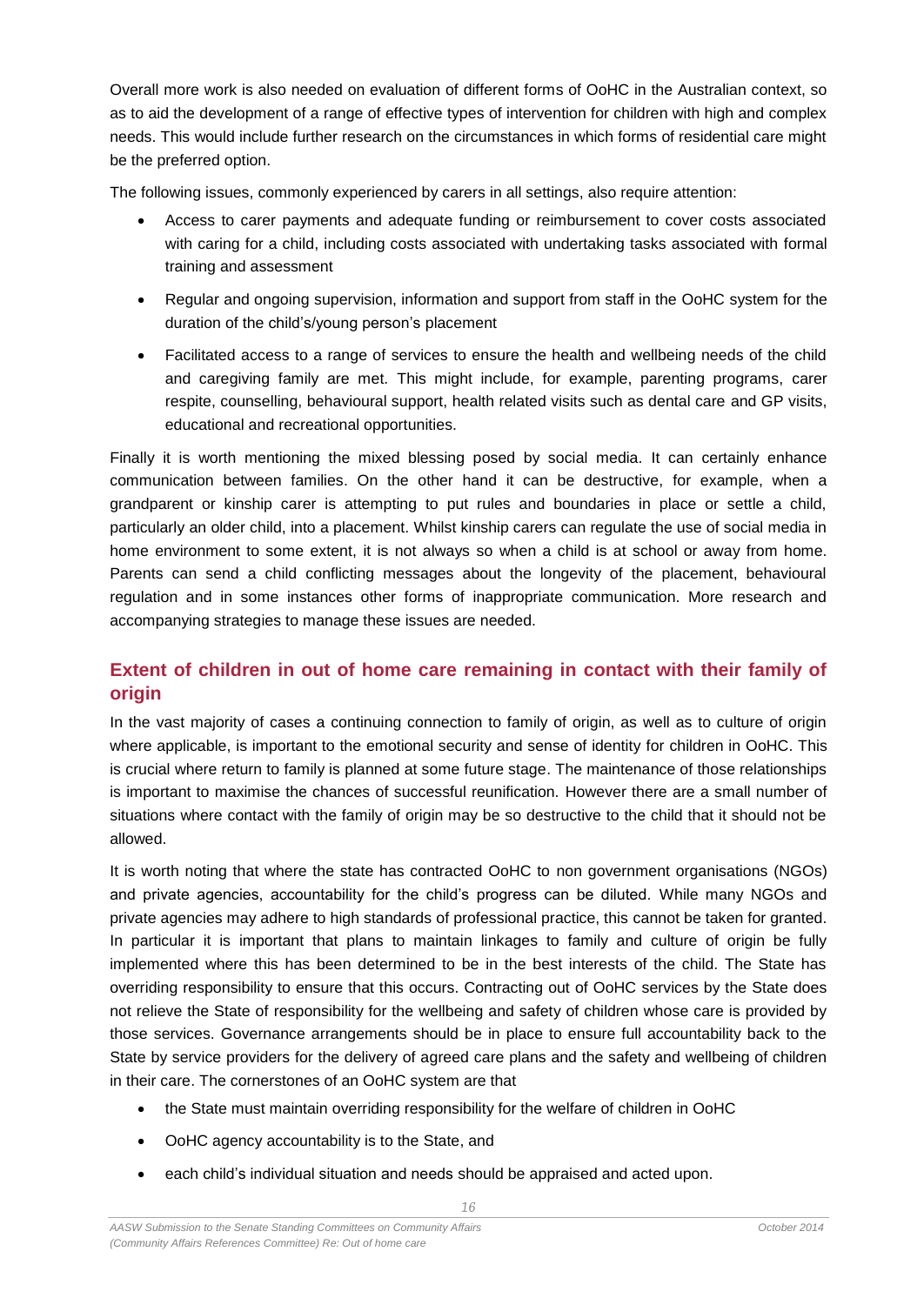As a general rule, links to the family of origin should be maintained to the extent that it is safe and in the child's best interests to do so, also taking into account the wishes of the child where these are able to be expressed.

## <span id="page-16-0"></span>**Best practice solutions for supporting children in vulnerable family situations including early intervention**

*Investment in primary prevention programs has the greatest likelihood of preventing progression along the service continuum and sparing children and families from the harmful consequences of abuse and neglect*. (Australian Institute of Family Studies 2011a)

The AASW is concerned that current investment and responses to child welfare in Australia are disproportionately focused on tertiary intervention (such as child protection responses). The AASW believes that significant investment in prevention and early intervention is urgently needed to tackle the issue of child abuse and neglect at a societal level. Although the following data does not emanate from the same year, a picture emerges when comparing spending on tertiary and preventive services:

| Total state and territory real recurrent  | Estimated funds spent on child abuse          |
|-------------------------------------------|-----------------------------------------------|
| expenditure on child protection, OoHC and | prevention in Australia across all government |
| intensive family support services 2011-12 | departments in 2007-08                        |
| Approximately \$3.37b                     | Approximately \$1.16b                         |

(From Australian Institute of Family Studies May 2013 'The economic costs of child abuse and neglect' Australian Government).

Early intervention programs are designed to assist children directly through the provision of structured interventions and indirectly through their impact on the care giving environment. Analyses of the economic costs and benefits of early childhood programs show that programs offering both a parent and child component appear to be most successful in promoting long term developmental gains for children from deprived backgrounds. Most of the benefits have affected the children's social development. However to treat serious family dysfunction and the attendant risks of childhood trauma, programs need sufficient professional expertise.<sup>xxxi</sup> It is also understood that apart from children's individual differences (both innate and lived experiences), family, community and the broader society affect children's development. Individual programs are always moderated by the influence of social, economic and political factors.<sup>xxxii</sup>

The AASW therefore commends the Commonwealth government's commitment to a public health model of child wellbeing and protection as reflected in the National Framework, which aims to improve investment in initiatives that prevent abuse and neglect. The Association recommends that all levels of government commit to a 'public health' model of child wellbeing and protection with commensurate and significant investment in prevention and early intervention services and supports to children and families.

To obtain better outcomes for children and young people in OoHC, greater attention needs to be paid to the following essential features of effective interventions, whether early intervention to prevent family breakdown or during the OoHC experience:

- Individualise service delivery
- Ensure the quality of program implementation
- Deliver the appropriate timing, intensity and duration of the service
- Check provider knowledge, skills and relationship with the family and the program's acceptability to the intended recipients
- Facilitate family centred and community based coordination between providers and the family.<sup>xxxiii</sup>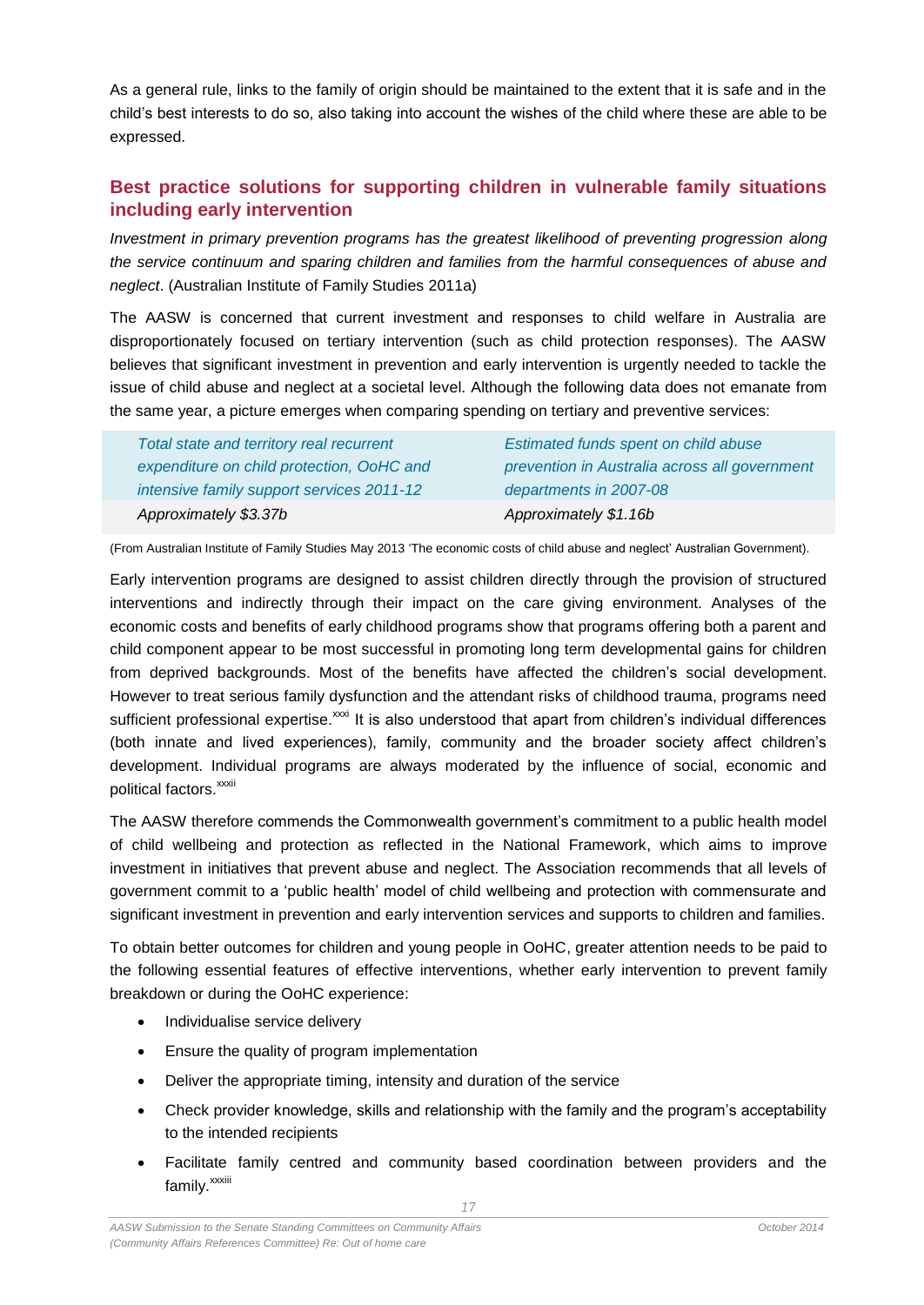## <span id="page-17-0"></span>*Conclusion*

The AASW welcomes this opportunity to have input into the Inquiry into Out of Home Care. As mentioned in the submission's 'Introduction', the Association has additional material relevant to child protection and the issues raised in this document. Much of this is captured in the AASW submission to the Royal Commission into Institutional Sexual Abuse, Issues Paper 3: 'Child Safe Organisations' available at <http://www.aasw.asn.au/document/item/5212>

In conclusion, the AASW advocates that

- Commonwealth, State and Territory governments fulfil their obligations under the United Nations Convention on the Rights of the Child, and
- the following practice principles for child wellbeing and protection be implemented:

#### <span id="page-17-1"></span>**1. All children**

Best practice with all children will recognise that:

- a) The social and emotional wellbeing of infants and children is best served by living with attachment figures (usually related family) who are able to provide a sense of security and safety.<sup>xxxiv</sup>
- b) Removal of a child from their birth parents is a decision that has long-term implications and should be considered only when the level of harm is severe and on balance it is more damaging to leave the child where they are.<sup>xxxv</sup>
- c) Each change of placement/attachment figure has a negative impact on the child and their future mental health and therefore should not be done lightly. xxxvi
- d) Children need permanency of placement to develop a sense of social and emotional wellbeing. The sooner this can be established or re-established, the better for the child.<sup>xxxvii</sup>
- e) All children do better with gradual introduction to new carers. This maximises time to get to know carers and to feel as secure as possible before any formal transfer.
- f) Care by strangers (who do not intend to form an attachment relationship with the child) or rotating care by more than three people could be deleterious for the child if it continues for more than a crisis period.
- g) Siblings should be placed in out-of-home care together if at all possible, and in any case, close relationships between them should be maintained.<sup>xxxviii</sup>
- h) Priority and support should be given to safe kinship placements for Aboriginal and Torres Strait Islander and other children, where it is in their best interests.

### <span id="page-17-2"></span>**2. The infant (child under two years) – Special consideration**

Best practice with children under two years will recognise that:

- a) The first two years of a child's life are crucial to the child's development in all areas.  $\frac{x \times x}{x \times x}$
- b) Changes in caregiver are more difficult for infants as it means the loss of their sense of safety and security. Developmentally they are unable to understand or be prepared for such disruptions. $x$ <sup>xl</sup>

### <span id="page-17-3"></span>**3. Best practice work with birth parents**

a) Treating birth parents with respect and inclusive participation is the most effective route to enable them to change.<sup>xli</sup>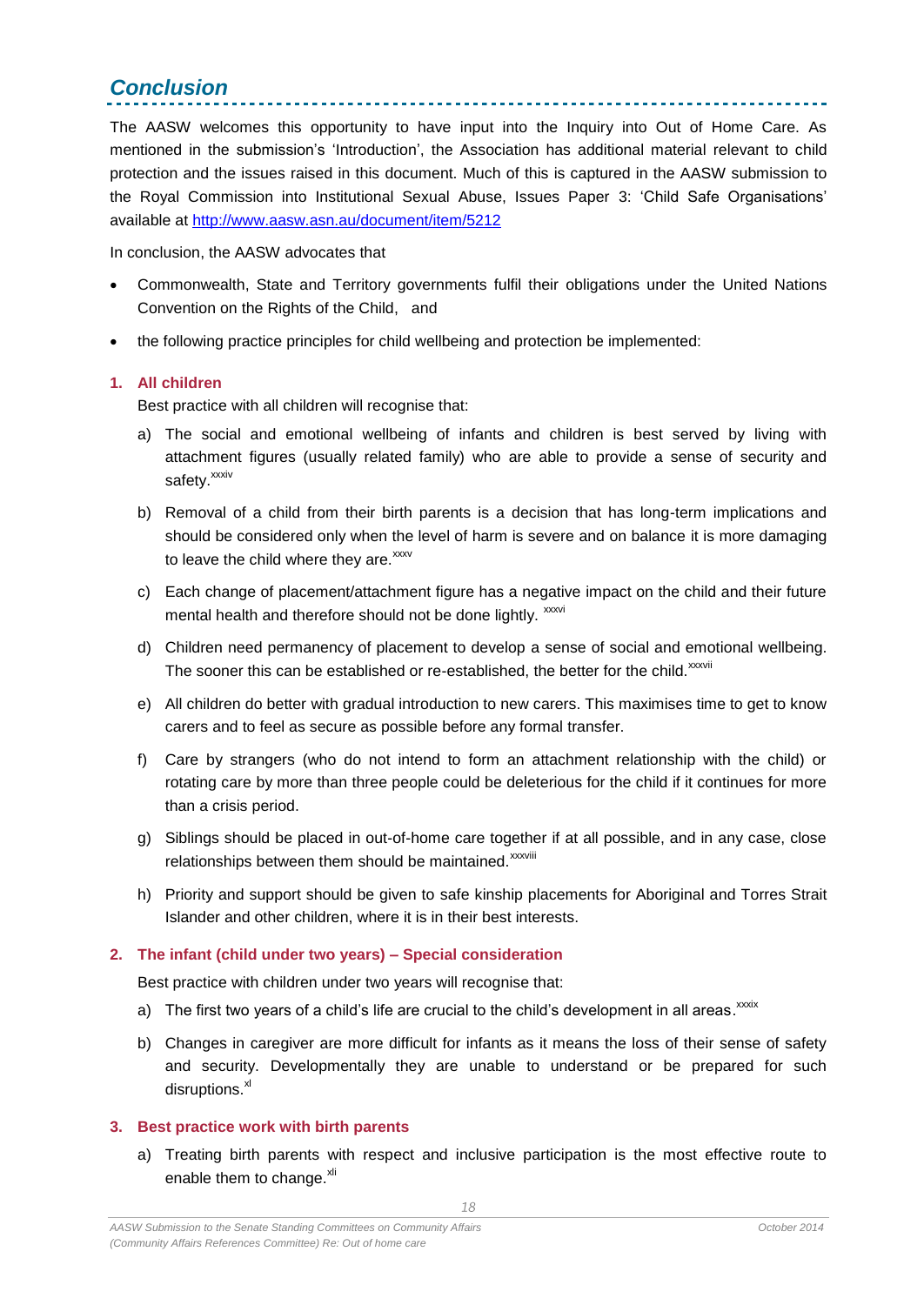- b) Voluntary participation of at risk families should be the primary goal of interventions. Strategies involving compulsion without adequate attempts to engage with families on a voluntary basis:
	- may not acknowledge the range of factors relevant to a family's decision to refuse parenting supports
	- risk creating stigma around engagement with early intervention services, which may ultimately undermine the goal of reducing the number of children and families entering the tertiary service system.
- c) Improvement of the relationship between the child and the birth parents to a 'good enough' standard of care is the best first option for the child's future development.
- d) There should be a range of service options to meet the parent's learning needs. Xii
- e) However, it is acknowledged that compulsion to engage with the service may be necessary and relevant to ensure the best interests of children are upheld.

### <span id="page-18-0"></span>**4. The initial response to notification**

The intent of the initial response to notification and any subsequent intervention should be to effect change that is in the best interests of the child.

- a) The initial intervention should be underpinned by a dynamic risk assessment process that includes but does not solely rely upon forensic or structured decision-making tools.
- b) If removal is considered necessary, continuity of the cultural affinity of the child and birth family should be a priority.
- c) Once a child has been removed from the birth family's care, the possibility of reunification should be the first consideration.
- d) If reunification is considered impossible, decisions about a permanent placement should be made as soon as possible.

*Submitted for and on behalf of the Australian Association of Social workers Ltd*

avickinson

*Glenys Wilkinson Chief Executive Officer*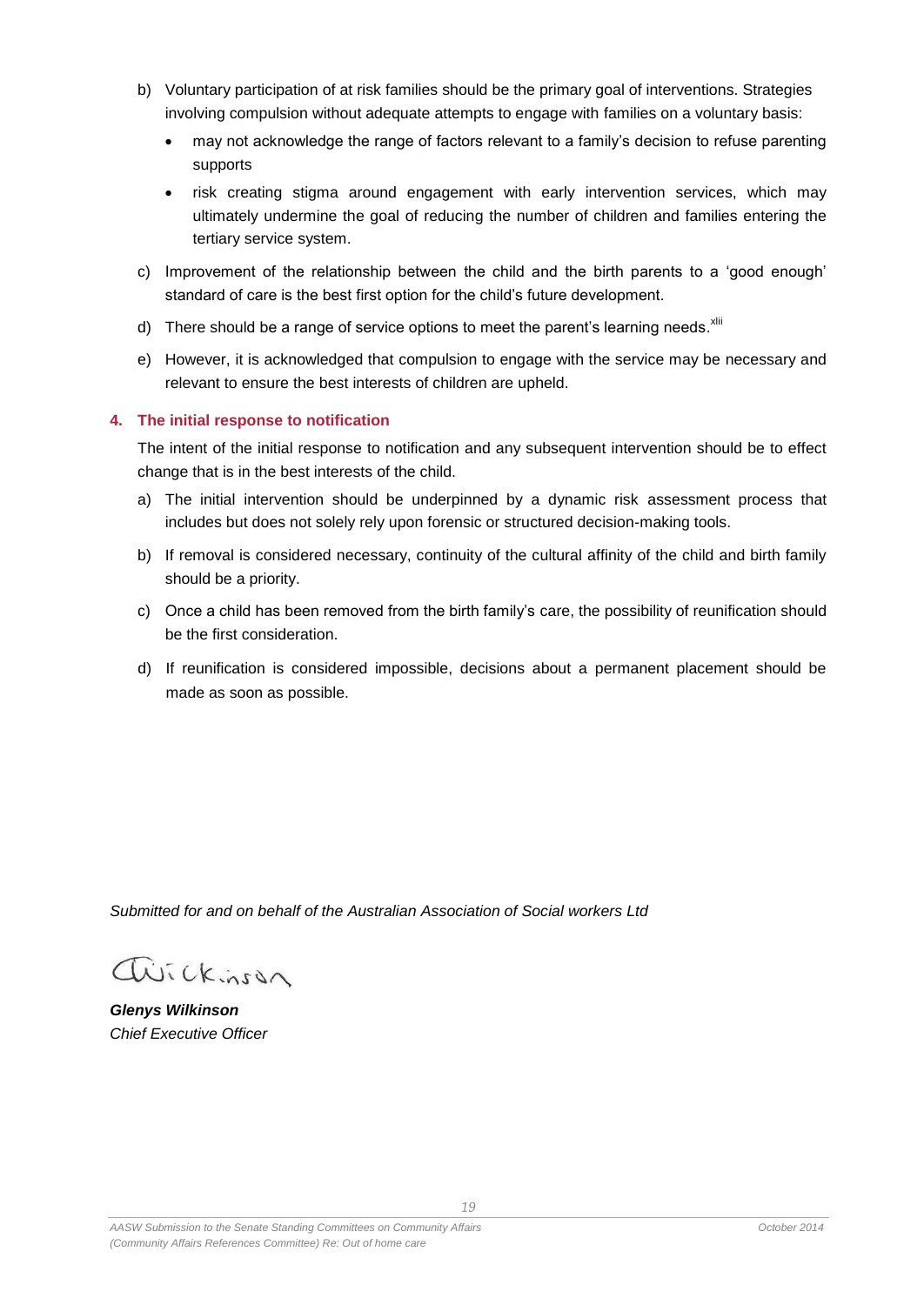#### 1 **End Notes**

i Australian Institute of Health and Welfare (January 2009) *Number of children in care continues to increase, by*  incidents of abuse and neglect have fallen [<http://www.aihw.gov.au/media-release-detail/?id=6442464803>](http://www.aihw.gov.au/media-release-detail/?id=6442464803)

<sup>ii</sup> Australian Institute of Health and Welfare (2013) *Child protection* <http://www.aihw.gov.au/child-protection/>

<sup>iii</sup> Wild R (2013) *Working together to help children heal: What does it take?* Presentation to the 13<sup>th</sup> Inaugural Child protection Forum,< [http://www.slideshare.net/informaoz/dr-rebecca-wild>](http://www.slideshare.net/informaoz/dr-rebecca-wild)

<sup>iv</sup> McDowall J (2013) *Experiencing out-of-home care in Australia: The views of children and young people <* [http://www.create.org.au/files/file/report%20cards/CREATE\\_ReportCard2013\(LR\).pdf>](http://www.create.org.au/files/file/report%20cards/CREATE_ReportCard2013(LR).pdf)

Scott D & Nair L (2013) *Child protection and Aboriginal and Torres Strait Islander children* <http://www.aifs.gov.au/cfca/pubs/factsheets/a142117/index.html>

<sup>v</sup> Davidson P, Dorsch P & Gissane H (2012) *Poverty in Australia*, Australian Council of Social Services paper 194, commissioned from the Social Policy Research Centre, University of NSW

vi Australian Institute of Health and Welfare (2009) *Child Protection Australia 2007–08* Child Welfare series No 45 [<http://www.aihw.gov.au/WorkArea/DownloadAsset.aspx?id=6442455316>](http://www.aihw.gov.au/WorkArea/DownloadAsset.aspx?id=6442455316)

vii Australian Institute of Health and Welfare (July 2014) *Child Protection Australia 2012–13* [<http://www.aihw.gov.au/publication-detail/?id=60129547965&tab=2>](http://www.aihw.gov.au/publication-detail/?id=60129547965&tab=2)

viii Australian Institute of Health and Welfare (2009) op. cit.

<sup>ix</sup> Australian Institute of Health and Welfare (January 2009) op. cit.

x Smyth C & Eardley T (2008) *Out of home care for children in Australia: A review of literature and policy final report*, Social Policy Research Centre, University of New South Wales

xi Crane P, Burton J & Kaur J (2013) 'A better future for young people leaving care', *Parity 26 (8), 12-13* Osborne A & Bromfield L (2007) *Young people leaving care*, Research Brief No. 7, Australian Institute of Family **Studies** 

xii Clare M, Murphy P & Moschini H (2000) *Peer mentors as partners in the leaving care process: Evaluation of a Western Australian initiative,* Department of Social Work and Social Policy, UWA and the ANZ Foundation Clare M (2006) Personal reflections on needs and services for young people leaving care – From local to international to national (1996–2005), *Children Australia*, 31(3), 11-17

xiii Australian Institute of Family Studies (September 2014) *The economic costs of child abuse and neglect,* CFCA Fact Sheet [<https://www3.aifs.gov.au/cfca/publications/economic-costs-child-abuse-and-neglect>](https://www3.aifs.gov.au/cfca/publications/economic-costs-child-abuse-and-neglect)

xiv Ibid.

xv Smyth C & Eardley T (2008) op.cit.

xvi Australian Government Department of Families, Housing, Community Services and Indigenous Affairs (2011) *An outline of National Standards for out of home care*, [<http://www.dss.gov.au/our-](http://www.dss.gov.au/our)responsibilities/families-andchildren/publications-articles/corporate publications/annual reports>

Royal Commission into Institutional Child Sexual Abuse (2013), *Fact Sheet 4.1 Preventing sexual abuse of children in out of home care, [<http://www.childabuseroyalcommission.gov.au/wp-content/uploads/2013/09/Fact-Sheet-4.1-](http://www.childabuseroyalcommission.gov.au/wp-content/uploads/2013/09/Fact-Sheet-4.1-Out-of-Home-Care.pdf)* [Out-of-Home-Care.pdf>](http://www.childabuseroyalcommission.gov.au/wp-content/uploads/2013/09/Fact-Sheet-4.1-Out-of-Home-Care.pdf)

xvii Australian Foster Care Association (2001) *Supporting strong parenting in the Australian foster care sector*, study funded by the Commonwealth Department of Family and Community Services, Project administrator and primary researcher Dr Ross Gurney Better Enterprises Pty Ltd Canberra

 $20$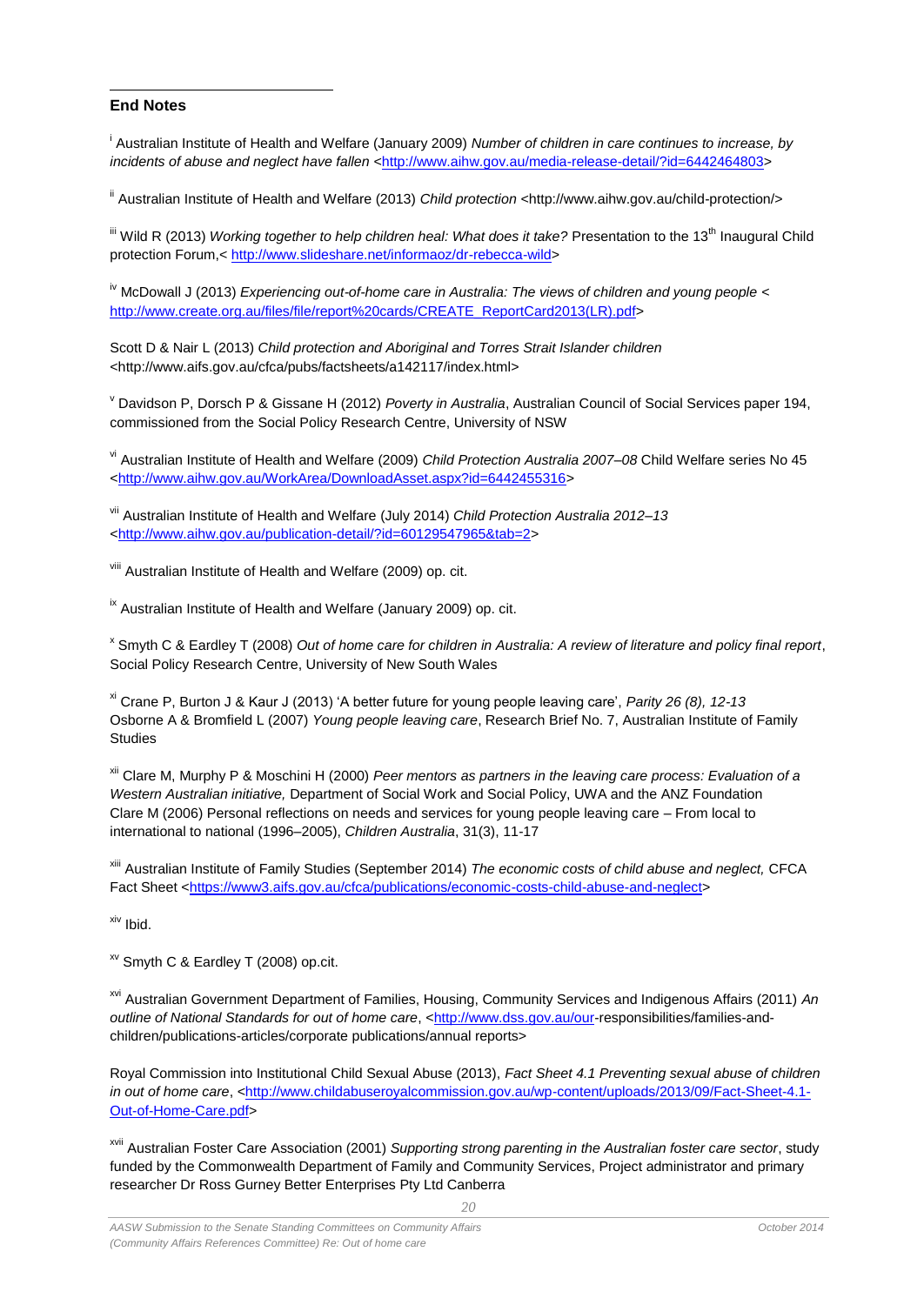xviii Thorpe R (2006) 'Defining features of Australian foster carers: Child-centred altruism, commitment, persistence and empathy in Australian Foster Care Association 2006 *Supporting Carers of Other People's Children*, [<http://www.fostercare.org.au/docs/carers\\_handbook.pdf>](http://www.fostercare.org.au/docs/carers_handbook.pdf)

xix Osburn A, Panozzo S, Richardson N & Bromfield L (2007) Foster families, Australian Institute of Family Studies, [<http://www.aifs.gov.au/nch/pubs/brief/rb4/rb4.html>](http://www.aifs.gov.au/nch/pubs/brief/rb4/rb4.html)

xx Bromfield L & Osburn A (2007) '*Getting the big picture': A synopsis and critique of Australian out-of-home care research*, [<http://www.aifs.gov.au/nch/pubs/issues/issues26/issues26.html>](http://www.aifs.gov.au/nch/pubs/issues/issues26/issues26.html)

xxi Kiraly M & Humphreys C (2013) *Kinship care: Benefits and challenges*, Australian Institute of Family Studies, [<https://aifs.govspace.gov.au/2013/10/22/kinship-care-benefits-and-challenges/>](https://aifs.govspace.gov.au/2013/10/22/kinship-care-benefits-and-challenges/)

xxii Ibid.

1

xxiii Uliando A & Mellor D (2012) 'Maltreatment of children in out-of-home care: A review of associated factors and outcomes', *Children and Youth Services Review*, 34, 2280-2286

 $xxiv}$  Bromfield L & Osburn A (2007), op.cit.

xxv Kiraly M & Humphreys C (2013), op.cit.

 $x^{x}$  Bromfield L & Osburn A (2007), op.cit.

Ombudsman Victoria 2010, *Own motion investigation into Child Protection – out of home care*, [<http://www.ombudsman.vic.gov.au/resources/documents/investigation\\_into\\_the\\_department\\_of\\_human\\_services\\_](http://www.ombudsman.vic.gov.au/resources/documents/investigation_into_the_department_of_human_services_child_protection_program.pdf) [child\\_protection\\_program.pdf>](http://www.ombudsman.vic.gov.au/resources/documents/investigation_into_the_department_of_human_services_child_protection_program.pdf)

Kiraly M & Humphreys C (2013), op.cit.

xxvii Ibid.

xxviii Bromfield L & Osburn A (2007), op.cit.

<sup>xxix</sup> Smyth C & Eardley T (2008), op.cit.

xxx Uliando A & Mellor D (2012), op.cit.

xxxi Shonkoff J & Phillips D (Eds) (2000) *From neurons to neighbourhoods: The science of early childhood development*, National Research Council and Institute of Medicine, National Academy Press USA

xxxii Ibid.

xxxiii Ibid.

xxxiv Schore A & Schore J (2008) 'Modern attachment theory: The central role of affect regulation in development and treatment', *Clinical Social Work*, vol. 36, 9-20.

Sroufe A & Siegel D (2006) 'The verdict is in: The case for attachment theory', *Psychopathology*, vol. 18, no. 2, 309-43.

xxxv [Marshall](http://scholar.google.com.au/citations?hl=en&user=EWBPxZIAAAAJ&oi=sra) PJ, Nelson CA & Zeanah CH (2007) ['The caregiving context in institution-reared and family-reared](http://onlinelibrary.wiley.com/doi/10.1111/j.1469-7610.2006.01694.x/full)  [infants and toddlers in Romania'.](http://onlinelibrary.wiley.com/doi/10.1111/j.1469-7610.2006.01694.x/full) *Journal of Child*, Wiley Online Library

Settles D, Smyke A & Zeanah C (2009) ['Orphanages as a developmental context for early childhood',](http://onlinelibrary.wiley.com/doi/10.1002/9780470757703.ch21/summary) in McCartney K & Phillips D (Eds), Blackwell Handbook of Early Childhood Development, [http://www.blackwellreference.com/public/tocnode?id=g9781405120739\\_chunk\\_g978140512073923](http://www.blackwellreference.com/public/tocnode?id=g9781405120739_chunk_g978140512073923)

21

Zeanah CH & Smyke AT (2006) ['A three year follow up of attachment and indiscriminate friendliness in children](http://onlinelibrary.wiley.com/doi/10.1111/j.1467-8624.1998.tb06162.x/abstract)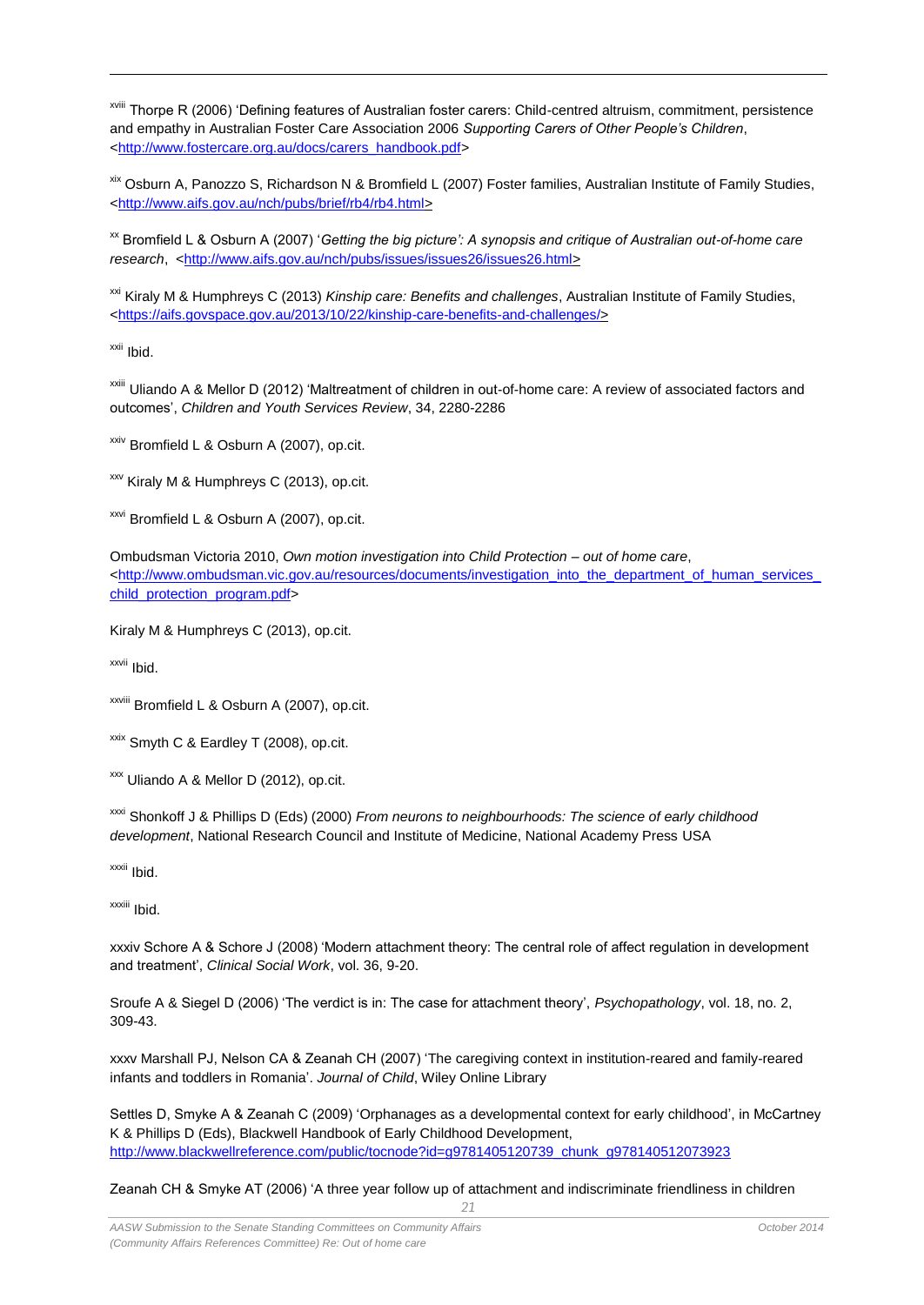1 adopted from Romanian orphanages', Blackwell handbook, Wiley Online Library

xxxvi Newton R, Litrownik A & Landsverk J (2000) 'Children and youth in foster care: disentangling the relationship between problem behaviors and number of placements', *[Child Abuse & Neglect](http://www.sciencedirect.com/science/journal/01452134)*[, Vol. 24, No. 10,](http://www.sciencedirect.com/science/journal/01452134/24/10) 1363-1374.

[Clausen](http://www.springerlink.com/content/?Author=June+M.+Clausen) JM, [Landsverk](http://www.springerlink.com/content/?Author=John+Landsverk) J, [Ganger](http://www.springerlink.com/content/?Author=William+Ganger) W, [Chadwick](http://www.springerlink.com/content/?Author=David+Chadwick) D & Litrownik A (1998) ['Mental health problems of children in foster](http://www.springerlink.com/content/k19m54x547438w15/)  [care',](http://www.springerlink.com/content/k19m54x547438w15/) *[Journal of Child and Family Studies](http://www.springerlink.com/content/1062-1024/)*, [Volume 7, Number 3,](http://www.springerlink.com/content/1062-1024/7/3/) 283-296.

xxxvii Gauthier Y, Fortin G & Jéliu G (2004) 'Clinical application of attachment theory in permanency planning for children in foster care: The importance of continuity of care', Infant Mental Health Journal, Vol. 25, No. 4, 379-396

xxxviii Marcus RF (1991) 'The attachments of children in foster care', *Genetic, Social, and General Psychology Monographs*, Vol 117(4), 365-394.

xxxix McCain M & Mustard F (1999) *The early years study – Reversing the real brain drain*, Government of Ontario, Canada April 1999

Siegel D (1999) *The developing mind: How relationships and the brain interact to shape who we are*, Guilford, New York

Siegel D (2010) *Mindsight: The new science of personal transformation*, Bantham, New York.

Delima J & Vimpani G (2011) 'The neurobiological effects of child maltreatment: An often overlooked narrative related to the long term effects of early childhood trauma', *Family Matters*, No. 89, 42-52.

Sroufe LA, Egeland B, Carlson E & Collins WA (2005) *The development of the person: The Minnesota study of risk and adaptation from birth to adulthood*, Guilford, New York.

xl George C, Solomon J & McIntosh J (July 2011) 'Divorce in the nursery: On Infants and overnight care'. *Family Court Review* Vol 49, No. 3, 521-528

xli United Nations Common Understanding of a Human Rights Approach to Development Cooperation 'People are recognised as key actors in their own development, rather than passive recipients of commodities and services', *Australian Social Work*, Vol. 64, no 2, 149

xlii Appell AR & Boyer BA (1995) 'Parental rights vs best interests of the child: A false dichotomy in the context of adoption', *Duke Journal of Gender Law & Policy* 63-84

Ainsworth F & Hansen P (2011) 'The experience of parents of children in care: The human rights issue', *Child & Youth Services*, 32:1, 9-18